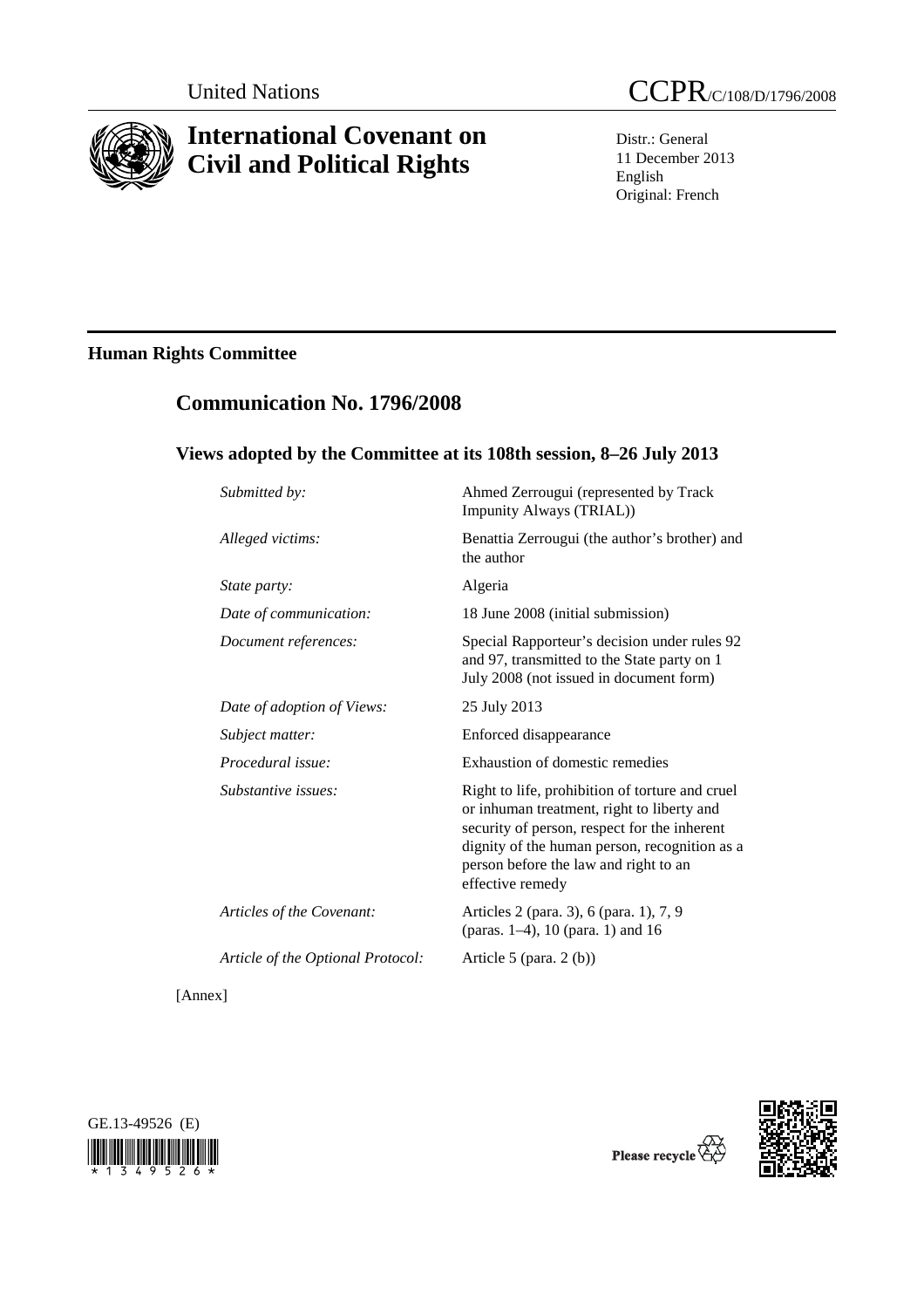### **Annex**

## **Views of the Human Rights Committee under article 5, paragraph 4, of the Optional Protocol to the International Covenant on Civil and Political Rights (108th session)**

concerning

### **Communication No. 1796/2008**\*

| Submitted by:          | Ahmed Zerrougui (represented by Track<br>Impunity Always (TRIAL)) |
|------------------------|-------------------------------------------------------------------|
| Alleged victims:       | Benattia Zerrougui (the author's brother) and<br>the author       |
| <i>State party:</i>    | Algeria                                                           |
| Date of communication: | 18 June 2008 (initial submission)                                 |

*The Human Rights Committee*, established under article 28 of the International Covenant on Civil and Political Rights,

*Meeting* on 25 July 2013,

*Having concluded* its consideration of communication No. 1796/2008, submitted to the Human Rights Committee by Ahmed Zerrougui under the Optional Protocol to the International Covenant on Civil and Political Rights,

*Having taken into account* all written information made available to it by the author of the communication and the State party,

*Adopts* the following:

### **Views under article 5, paragraph 4, of the Optional Protocol**

1.1 The author of the communication is Ahmed Zerrougui. He states that his brother, Benattia Zerrougui, was the victim of violations by Algeria of his rights under article 2 (para. 3), article 6 (para. 1), article 7, article 9 (paras. 1 to 4), article 10 (para. 1) and article 16 of the International Covenant on Civil and Political Rights. The author also considers

<sup>\*</sup> The following members of the Committee participated in the consideration of the communication: Mr. Yadh Ben Achour, Ms. Christine Chanet, Mr. Ahmad Amin Fathalla, Mr. Cornelis Flinterman, Mr. Yuji Iwasawa, Mr. Walter Kälin, Ms. Zonke Zanele Majodina, Mr. Kheshoe Parsad Matadeen, Mr. Gerald L. Neuman, Sir Nigel Rodley, Mr. Víctor Manuel Rodríguez-Rescia, Mr. Fabián Omar Salvioli, Ms. Anja Seibert-Fohr, Mr. Yuval Shany, Mr. Konstantine Vardzelashvili and Ms. Margo Waterval.

Pursuant to rule 90 of the Committee's rules of procedure, Committee member Mr. Lazhari Bouzid did not take part in the examination of the communication.

The text of an individual opinion by Mr. Salvioli and Mr. Rodríguez-Rescia is appended to the present Views.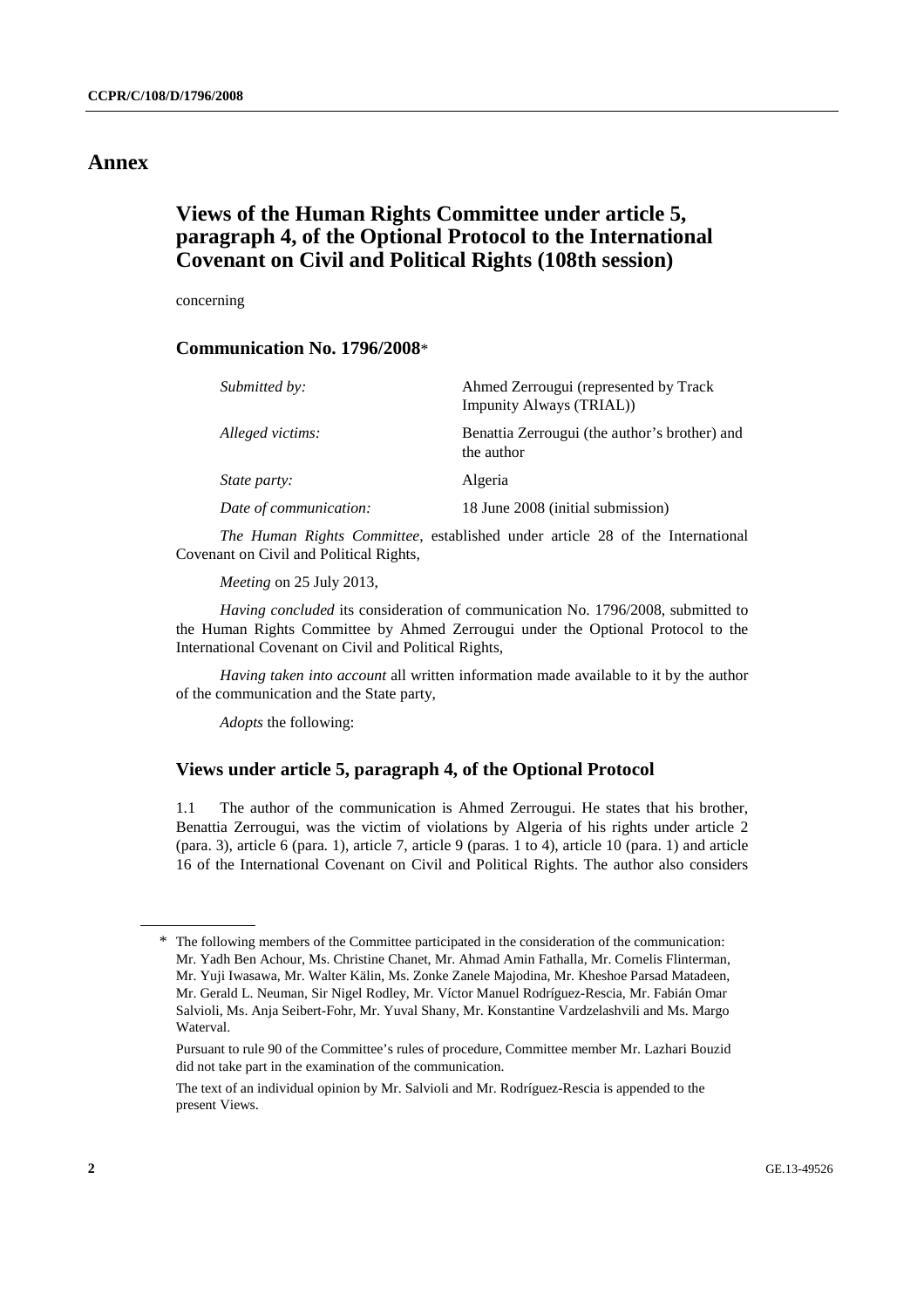himself to be a victim of violations of article 2, paragraph 3, and article 7 of the Covenant. He is represented by counsel.

1.2 On 1 July 2008, in accordance with rule 92 of its rules of procedure, the Committee, acting through the Special Rapporteur on new communications and interim measures, asked the State party not to take any measures likely to impede the author and his family from exercising their right to submit an individual complaint to the Committee. The State party was therefore asked not to invoke its national law, notably Ordinance No. 06-01 implementing the Charter for Peace and National Reconciliation, against the author or members of his family.

1.3 On 12 March 2009, the Committee, through the Special Rapporteur on new communications and interim measures, decided not to consider the admissibility and the merits of the communication separately.

#### **The facts as submitted by the author**

2.1 Benattia Zerrougui was first arrested by the police on 11 February 1992, while he was serving as secretary-general of the elected municipal council of Tiaret. The author's brother suffered a great deal of abuse during his interrogation (slaps, blows with the butt of a rifle) at the hands of a police officer. When he was brought before the tribunal of Tiaret, he was sentenced to 4 months' imprisonment.

2.2 On 1 June 1995, towards midday, Benattia Zerrougui arrived at Tiaret taxi station from the town of Oran, where he was working as a merchant. His brother Ahmed, the author of the communication, was waiting for him at the station. Benattia Zerrougui was arrested there by armed and hooded police officers wearing the uniform of the *wilaya* (governorate) security services, who had set up a roadblock. They then took him to the police station a few hundred metres away.

2.3 The author informed their mother, who hurried to the police station. She went there almost every day for 15 days in search of her son. On 15 June 1995, a police officer confirmed that her son was still being held there. She asked him about her son's health. As the police officer was preparing to take her to see the victim, a senior officer prevented him from doing so, definitively barring any contact between arrested persons and their relatives. Each time that the mother went to the police station after that, she was told that her son was not being held there.

2.4 The family was able to get news of the detainee through a police officer who was a former schoolmate of the arrested man and a woman employee at the police station. It seems that he was hospitalized on two occasions in Youcef Damerdji Hospital in Tiaret. A medical technician at the hospital also confirmed that the victim had been there. On 19 July 1995, the same police officer informed the family that the military security services had transferred Benattia Zerrougui to the Tiaret *wilaya* military sector.

2.5 The family was also in contact with a military police officer who had managed to locate the prisoner in Tiaret and who also said he had seen the arrest report. He gave the family information about Benattia Zerrougui's situation from time to time, particularly when he was transferred from one place of detention to another. In June 1996, the officer apparently even met with him in person. At the end of 1998, the family learned from a source within the Tiaret military sector that their son had been transferred to the Eckmühl military police secret detention centre in Oran. In 1999, he was again transferred to Tiaret. In June 1999, a member of the security services confirmed to the family that Benattia Zerrougui was still being held incommunicado in the Tiaret military sector, and in November 2000 a former inspector of police told them that he had once again been transferred to Oran, without saying, however, exactly where he was being held. According to the information that the family has been able to gather, between 1995 and 2000 Benattia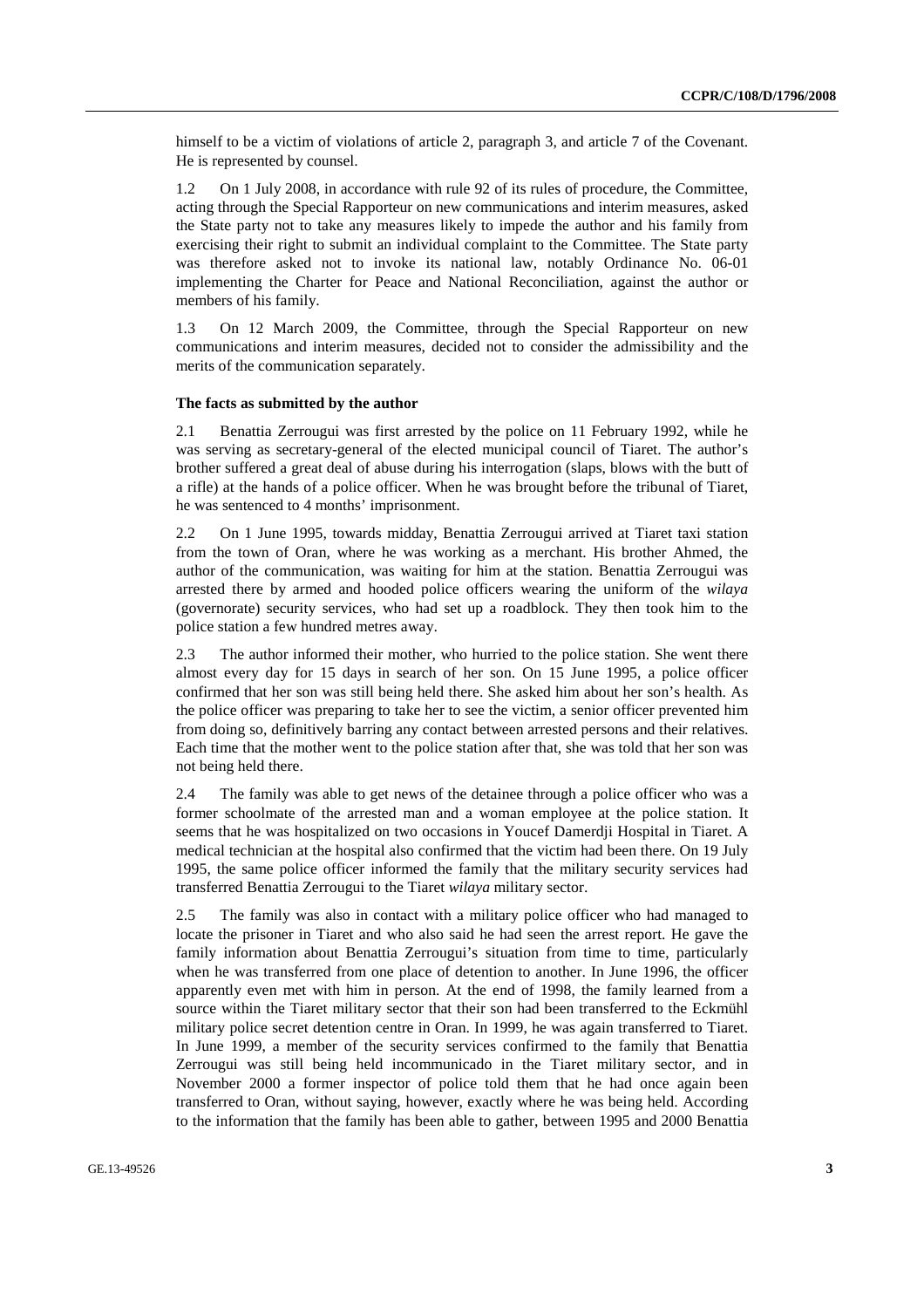Zerrougui was detained most of the time in the Tiaret military sector, apart from when he was held in Oran. However, his family never received confirmation of that unofficial information from the authorities.

2.6 During 1995, Benattia Zerrougui's wife and mother wrote several letters to various institutions. His wife applied in writing to the head of the Tiaret *wilaya* police department on 24 June 1995, and his mother applied to the president of the tribunal of Tiaret on 15 October 1995, asking for information about the situation and particularly about where the victim was being held. There has been no response to these letters. In January 1996, the victim's mother and the author of the communication went to the National Human Rights Observatory in Algiers and filed an application concerning Benattia Zerrougui's disappearance. They never received any response, despite reminders from his mother, who filed another application on the subject in the *wilaya* office in 1998.

2.7 On 12 May 1997, the victim's mother submitted a request for assistance to the Ombudsman. The Ombudsman's response indicated that the matter had come to his attention and that measures would be taken. On 16 August 1998, having not received any further news, the victim's mother wrote to the public prosecutor to ask where her son was being held and why he had never been brought before a court. She was summoned by the police services on several different occasions in 1998. However, after explaining the circumstances of her son's arrest, she did not receive any response. From 1998 onward, she was summoned several times to the headquarters of the Dark Al Watani brigade in Tiaret, including on 4 October 1998 and 24 November 2000. She explained the circumstances of her son's arrest but did not receive any response.

2.8 The victim's mother wrote to the chief prosecutor on 4 September 2000 and to the public prosecutor on 8 April 2001 asking them to find her son. She also wrote to the Office of the President of the Republic. The latter, in two letters dated 4 May and 14 July 2004, informed her that her letters, dated 27 March and 29 May 2004, had been transmitted to the National Advisory Commission for the Promotion and Protection of Human Rights, the successor to the National Human Rights Observatory. However, the family has never been informed of any action taken and has never received an answer from the Commission.

2.9 The victim's mother finally retained a lawyer to file a complaint with the public prosecutor of the tribunal of Tiaret in which she asked to have her son located; the complaint was lodged on 21 December 2004 but the family has never received a response. However, as a result of these complaints, persons claiming to be members of the security services did come to the family home on several occasions to ask the victim's mother to acknowledge, in writing, that her son had joined up with armed groups; she refused to do so.

2.10 The author argues that it has been impossible for him to have recourse to any judicial remedy before a court of law since the enactment of Ordinance No. 06-01 of 27 February 2006 implementing the Charter for Peace and National Reconciliation, adopted by referendum on 29 September 2005, which bars any judicial action against members of the Algerian defence and security services in the context of the events that took place in the country from 1993 to 1998. In addition, the State authorities' silence and their denial of the facts mean that there are no available and effective remedies to be exercised before State institutions.

#### **The complaint**

3.1 The author claims that his brother became a victim of enforced disappearance on 1 June 1995. He invokes article 7, paragraph 2 (i), of the Rome Statute of the International Criminal Court and article 2 of the International Convention for the Protection of All Persons from Enforced Disappearance.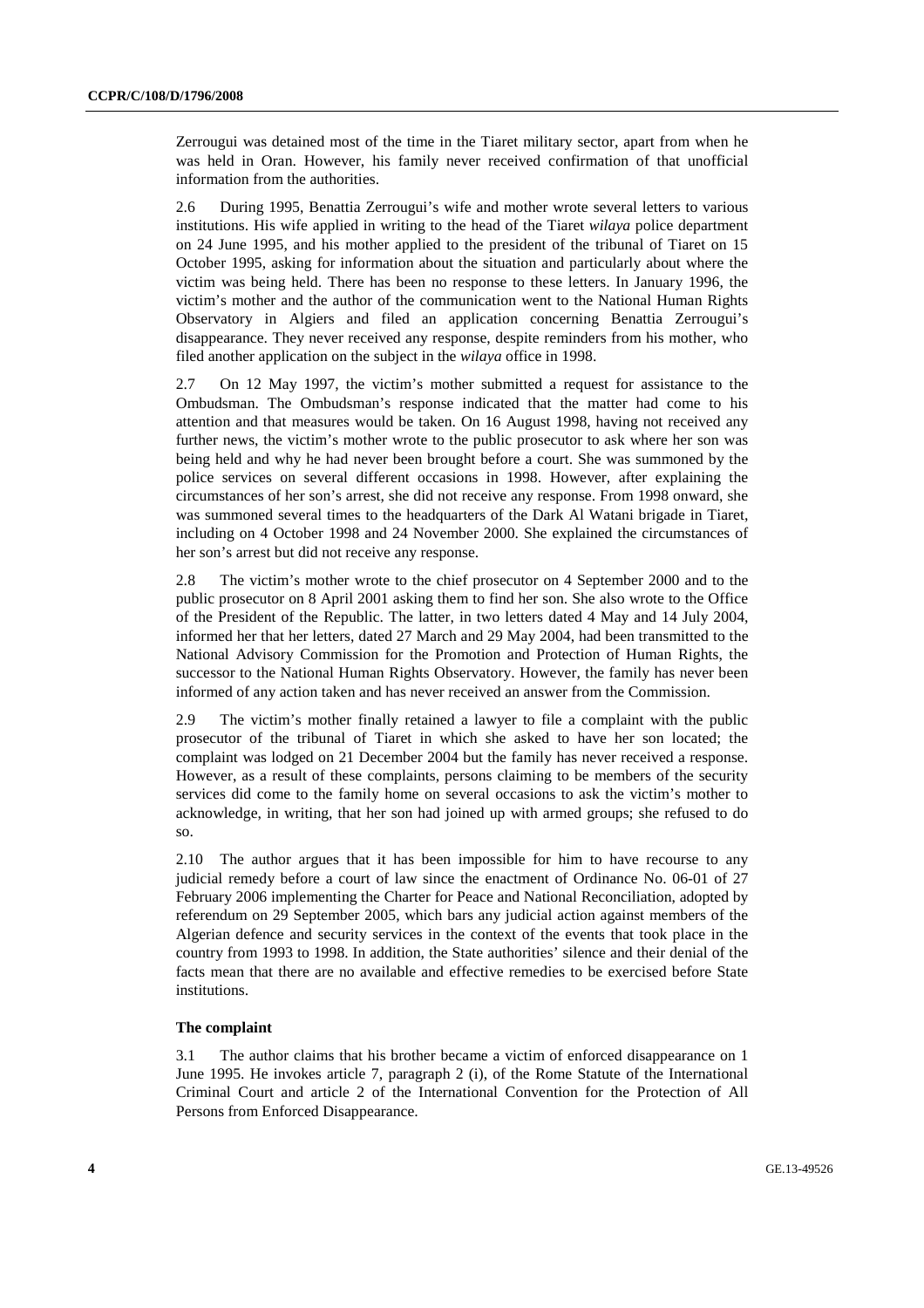3.2 He considers that, as 13 years have passed since his brother's disappearance at a secret detention centre, there is very little hope of finding him alive. His brother's prolonged absence, together with the circumstances surrounding his arrest, suggest that he died in detention. Incommunicado detention entails a high risk that the right to life may be violated. The threat posed to a victim's life at the time of an enforced disappearance constitutes a violation of article 6 of the Covenant insofar as the State party has not fulfilled its duty to protect the fundamental right to life. The State has, moreover, not fulfilled its duty to guarantee the right to life, in that it has made no effort to conduct an effective investigation into what happened to the victim.

3.3 As regards the victim, the mere fact of being subjected to enforced disappearance constitutes inhuman or degrading treatment. The anguish and the suffering caused by indefinite detention without contact with the person's family or the outside world constitute treatment in breach of article 7 of the Covenant.

3.4 The victim was arrested by two police officers, without a warrant and without being informed of the reasons for his arrest, in violation of his rights under article 9, paragraphs 1 and 2, of the Covenant. Furthermore, he was not brought promptly before a judge or other judicial authority, which should not take longer than a few days, while incommunicado detention can itself lead to a violation of article 9, paragraph 3. As a victim of enforced disappearance, he was not physically able to appeal against the legality of his detention, or to apply to a judge to obtain his release, nor even to ask a third party who was at liberty to take over his defence, which is in violation of article 9, paragraph 4.

3.5 If it is established that he has been the victim of a violation of article 7, it can no longer be argued that he was ever treated in a humane manner or with respect for the inherent dignity of the human person in accordance with article 10, paragraph 1, of the Covenant.

3.6 As a victim of unacknowledged detention, the author's brother was reduced to the status of a non-person, in violation of article 16 of the Covenant.

3.7 As a victim of enforced disappearance, Benattia Zerrougui has been prevented from exercising his right to a remedy that would allow him to challenge the lawfulness of his detention, in violation of article 2, paragraph 3, of the Covenant. His family has used all legal means to find out the truth about his fate but received no response.

3.8 The author of the communication believes himself to be the victim of a violation of his rights under article 7 of the Covenant in that the disappearance of his brother constitutes a paralysing, painful and distressing ordeal.

#### **State party's observations on admissibility**

4.1 On 3 March 2009, the State party, in a background memorandum on the inadmissibility of communications submitted to the Human Rights Committee in connection with the implementation of the Charter for Peace and National Reconciliation, contested the admissibility of the communication and of 10 other communications submitted to the Committee. The State party is of the view that communications incriminating public officials, or persons acting on behalf of public authorities, in cases of enforced disappearance during the period in question — from 1993 to 1998 — should be considered within the broader context of the sociopolitical and security conditions that prevailed in the country during a period when the Government was struggling to combat a form of terrorism aimed at bringing about the "collapse of the Republican State". In this context, and in accordance with the Constitution (arts. 87 and 91), protective measures were taken and the Algerian Government notified the United Nations Secretariat that it had declared a state of emergency, in accordance with article 4, paragraph 3, of the Covenant.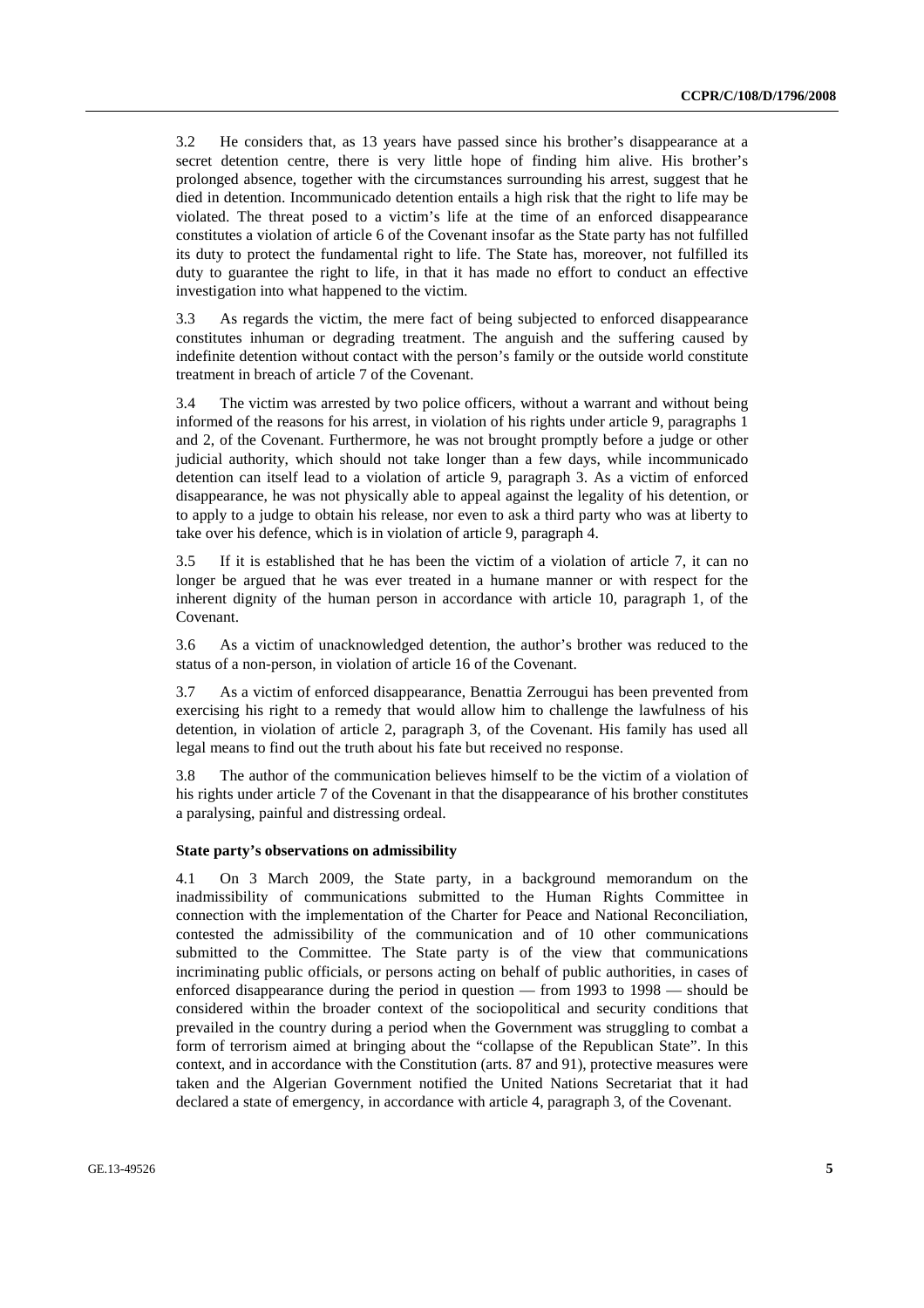4.2 During that period, the Government had to fight against groups that were not formally organized. As a result, there was some confusion in the manner in which a number of operations were carried out among the civilian population, and it was difficult for civilians to distinguish between the actions of terrorist groups and those of the security forces, to whom civilians often attributed enforced disappearances. Hence, according to the State party, while enforced disappearances may be due to many causes, they cannot be blamed on the Government. According to a variety of independent sources, including the press and human rights organizations, it may be concluded that the concept of disappearances in Algeria during the period in question covers six possible scenarios, none of which can be blamed on the State. The first scenario concerns persons who were reported missing by their relatives but who in fact had chosen to go into hiding in order to join an armed group and who instructed their families to report that they had been arrested by the security services as a way of "covering their tracks" and avoiding being "harassed" by the police. The second scenario concerns persons who were reported missing after their arrest by the security services but who took advantage of their subsequent release to go into hiding. The third scenario concerns persons abducted by armed groups which, because they were not identified or because they had stolen uniforms or identification documents from police officers or soldiers, were mistakenly thought to belong to the Armed Forces or security services. The fourth scenario concerns persons reported missing who had abandoned their families, and in some cases even left the country, because of personal problems or family disputes. The fifth scenario concerns persons reported missing by their family but who were in fact wanted terrorists who had been killed and buried in the maquis following factional infighting, doctrinal disputes or arguments over the spoils of war among rival armed groups. The sixth scenario mentioned by the State party concerns persons reported missing who were actually living in Algeria or abroad under a false identity provided by a network of document forgers.

4.3 The State party maintains that it was in view of the diversity and complexity of the situations covered by the general concept of disappearance that the Algerian legislature, following the referendum on the Charter for Peace and National Reconciliation, recommended a comprehensive approach to the issue of disappeared persons, whereby all persons who had disappeared in the context of the "national tragedy" would be dealt with, all victims would be offered support to overcome their ordeal and all victims of disappearance and their beneficiaries would be entitled to redress. According to statistics from the Ministry of the Interior, 8,023 cases of disappearance have been reported, 6,774 cases have been examined, 5,704 have been approved for compensation and 934 rejected, with 136 still pending. A total of 371,459,390 Algerian dinars has been paid out as compensation to all the victims concerned. In addition, a total of 1,320,824,683 dinars has been paid out in monthly pensions.

4.4 The State party further contends that not all domestic remedies have been exhausted. It stresses the importance of distinguishing between simple formalities involving the political or administrative authorities, non-judicial remedies pursued through advisory or mediation bodies, and judicial remedies pursued through the relevant courts of justice. The State party observes that, as may be seen from the authors' statements,<sup>1</sup> the complainants have written letters to political and administrative authorities, petitioned advisory or mediation bodies and petitioned representatives of the prosecution service (chief prosecutors and public prosecutors), but have not, strictly speaking, initiated legal action and seen it through to its conclusion by availing themselves of all available remedies of appeal and judicial review. Of all these authorities, only the representatives of the

<sup>&</sup>lt;sup>1</sup> As the State party has provided a reply to 11 different communications, it refers to the "authors", which includes the author of the present communication.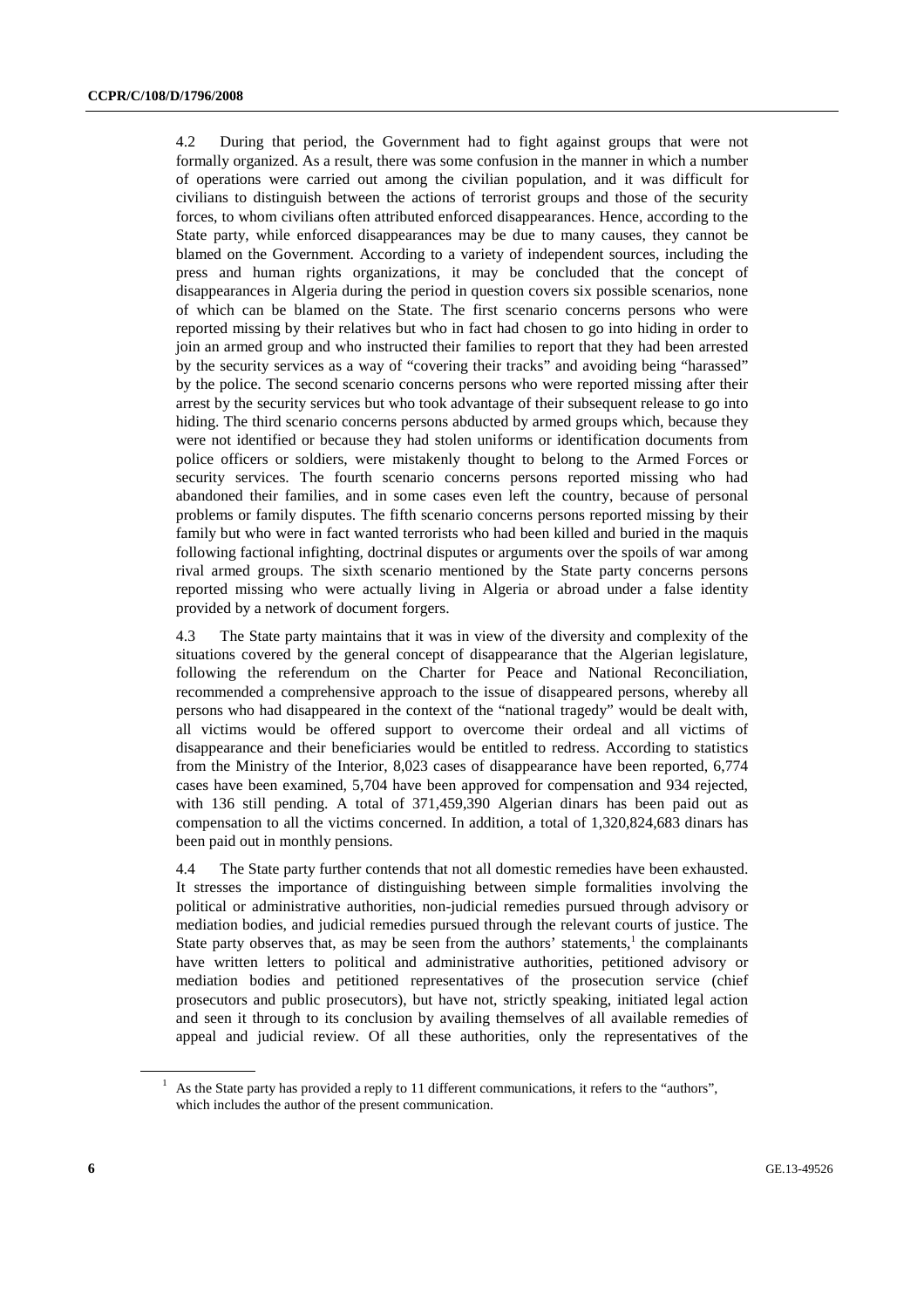prosecution service are authorized by law to open a preliminary inquiry and refer a case to the investigating judge. In the Algerian legal system, it is the public prosecutor who receives complaints and who institutes criminal proceedings, if these are warranted. Nevertheless, in order to protect the rights of victims or their beneficiaries, the Code of Criminal Procedure authorizes the latter to sue for damages by filing a complaint with the investigating judge. In this case, it is the victim, not the prosecutor, who initiates criminal proceedings by bringing the matter before the investigating judge. This remedy, which is provided for in articles 72 and 73 of the Code of Criminal Procedure, was not utilized, despite the fact that it would have enabled the victims to institute criminal proceedings and compel the investigating judge to initiate proceedings, even if the prosecution service had decided otherwise.

4.5 The State party also notes the author's contention that the adoption by referendum of the Charter for Peace and National Reconciliation and its implementing legislation — in particular, article 45 of Ordinance No. 06-01 — rules out the possibility that any effective and available domestic remedies exist in Algeria to which the families of victims of disappearance could have recourse. On this basis, the author believed he did not need to bring the matter before the relevant courts, in view of the latter's likely position and findings regarding the application of the ordinance. However, the author cannot invoke this ordinance and its implementing legislation as a pretext for failing to institute the legal proceedings available to him. The State party recalls the Committee's jurisprudence to the effect that a person's subjective belief in, or presumption of, the futility of a remedy does not exempt that person from the requirement to exhaust all domestic remedies.<sup>2</sup>

4.6 The State party then turns its attention to the nature, principles and content of the Charter for Peace and National Reconciliation and its implementing legislation. It maintains that, in accordance with the principle of the inalienability of peace, which has become an international right to peace, the Committee should support and consolidate peace and encourage national reconciliation with a view to strengthening States affected by domestic crises. As part of this effort to achieve national reconciliation, the State party adopted the Charter, and its implementing ordinance prescribes legal measures for the discontinuance of criminal proceedings and the commutation or remission of sentences for any person who is found guilty of acts of terrorism or who benefits from the provisions of the legislation on civil dissent, except for persons who have committed or been accomplices in mass killings, rapes or bombings in public places. This ordinance also provides for a procedure for filing an official finding of presumed death, which entitles beneficiaries to receive compensation as victims of the "national tragedy". Social and economic measures have also been put in place, including the provision of employment placement assistance and compensation for all persons considered victims of the "national tragedy". Finally, the ordinance prescribes political measures, such as a ban on holding political office for any person who exploited religion in the past in a way that contributed to the "national tragedy", and establishes the inadmissibility of any proceedings brought against individuals or groups who are members of any branch of Algeria's defence and security forces for actions undertaken to protect persons and property, safeguard the nation and preserve its institutions.

4.7 In addition to the establishment of a fund to compensate all victims of the "national tragedy", the sovereign people of Algeria have, according to the State party, agreed to a process of national reconciliation as the only way to heal the wounds inflicted. The State party insists that the proclamation of the Charter for Peace and National Reconciliation reflects a desire to avoid confrontation in the courts, media outpourings and political score

<sup>2</sup> The State party cites in particular communications Nos. 210/1986 and 225/1987, *Pratt and Morgan v. Jamaica*, Views adopted on 6 April 1989.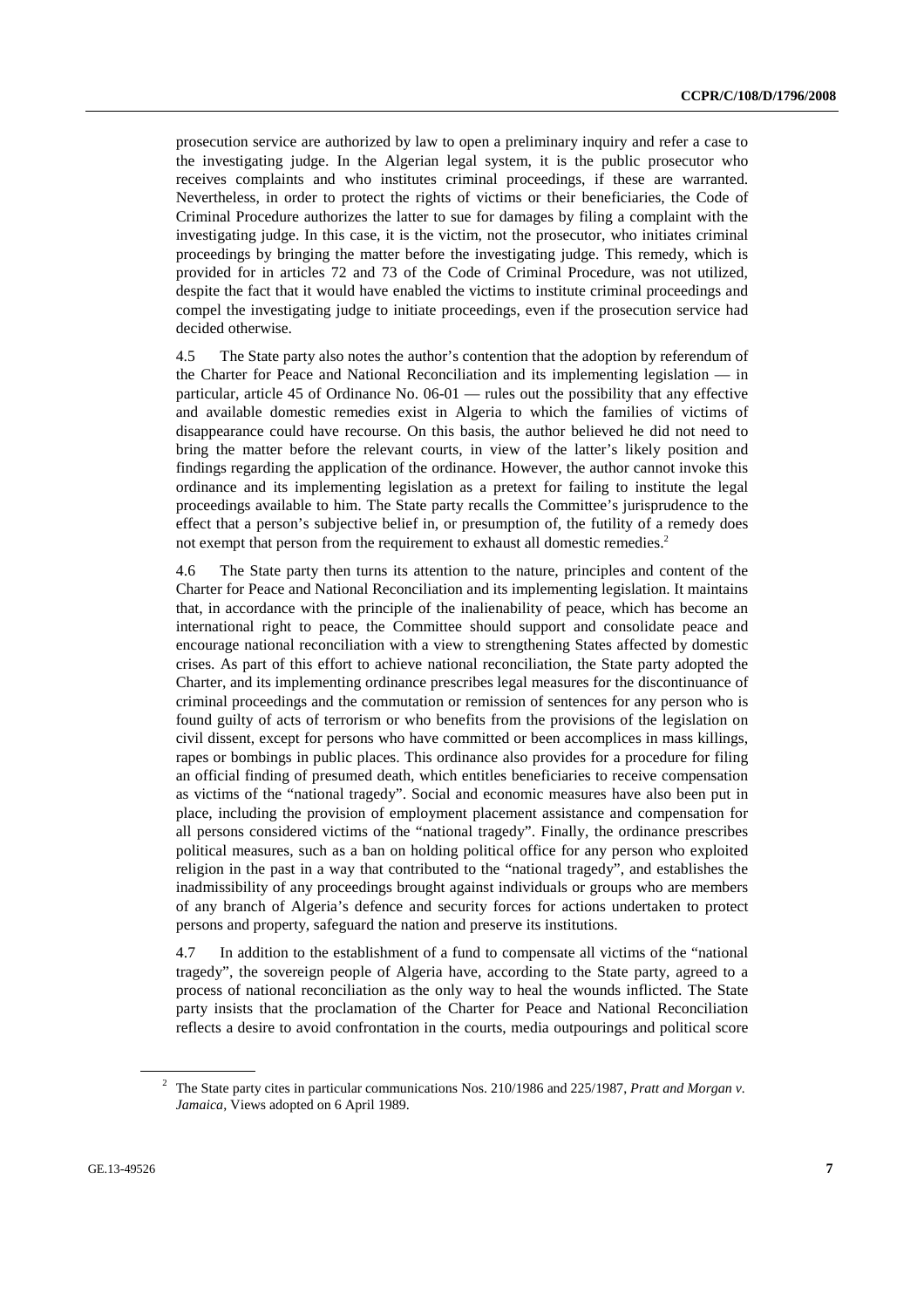settling. The State party is therefore of the view that the author's allegations are covered by the comprehensive domestic settlement mechanism provided for in the Charter.

4.8 The State party asks the Committee to note how similar the facts and situations described by the author are and to take into account the sociopolitical and security context in which they occurred; to find that the author failed to exhaust all domestic remedies; to recognize that the authorities of the State party have established a comprehensive domestic mechanism for processing and settling the cases referred to in these communications through measures aimed at achieving peace and national reconciliation consistent with the principles of the Charter of the United Nations and subsequent covenants and conventions; to find the communication inadmissible; and to request that the author seek an alternative remedy.

#### **State party's additional observations on admissibility**

5.1 On 9 October 2009, the State party transmitted a further memorandum to the Committee, in which it raises the question of whether the submission of a series of individual communications might not actually amount to an abuse of procedure aimed at bringing before the Committee a broad historical issue involving causes and circumstances of which the latter is unaware. The State party observes in this connection that these "individual" communications dwell on the general context in which the disappearances occurred and focus solely on the actions of the security forces, never mentioning those of the various armed groups that used criminal concealment techniques to incriminate the Armed Forces.

5.2 The State party insists that it will not address the merits of these communications until the issue of their admissibility has been settled, since all judicial or quasi-judicial bodies have a duty to deal with preliminary questions before considering the merits. According to the State party, the decision in the cases in point to consider questions of admissibility and the merits jointly and simultaneously — aside from the fact that it was not arrived at on the basis of consultation — seriously prejudices the proper consideration of the communications in terms of both their general nature and their intrinsic particularities. Referring to the Committee's rules of procedure, the State party notes that the sections relating to the Committee's procedure to determine the admissibility of communications are separate from those relating to the consideration of communications on the merits, and that therefore these questions could be considered separately. Concerning the exhaustion of domestic remedies, the State party stresses that the author did not use channels that would have allowed consideration of the case by the Algerian judicial authorities for any of the complaints or requests for information he submitted.

5.3 Recalling the Committee's jurisprudence regarding the obligation to exhaust domestic remedies, the State party stresses that mere doubts about the prospect of success or concerns about delays do not exempt the author from the obligation to exhaust these remedies. As to the question of whether the promulgation of the Charter for Peace and National Reconciliation has barred the possibility of appeal in this area, the State party replies that the failure by the author to submit his allegations to examination has so far prevented the Algerian authorities from taking a position on the scope and limitations of the applicability of the Charter. Moreover, under the ordinance in question, the only proceedings that are inadmissible are those brought against "members of any branch of the defence and security forces of the Republic" for actions consistent with their core duties to the Republic, namely, to protect persons and property, safeguard the nation and preserve its institutions. On the other hand, any allegations concerning actions attributable to the defence or security forces that can be proved to have taken place in any other context are subject to investigation by the appropriate courts.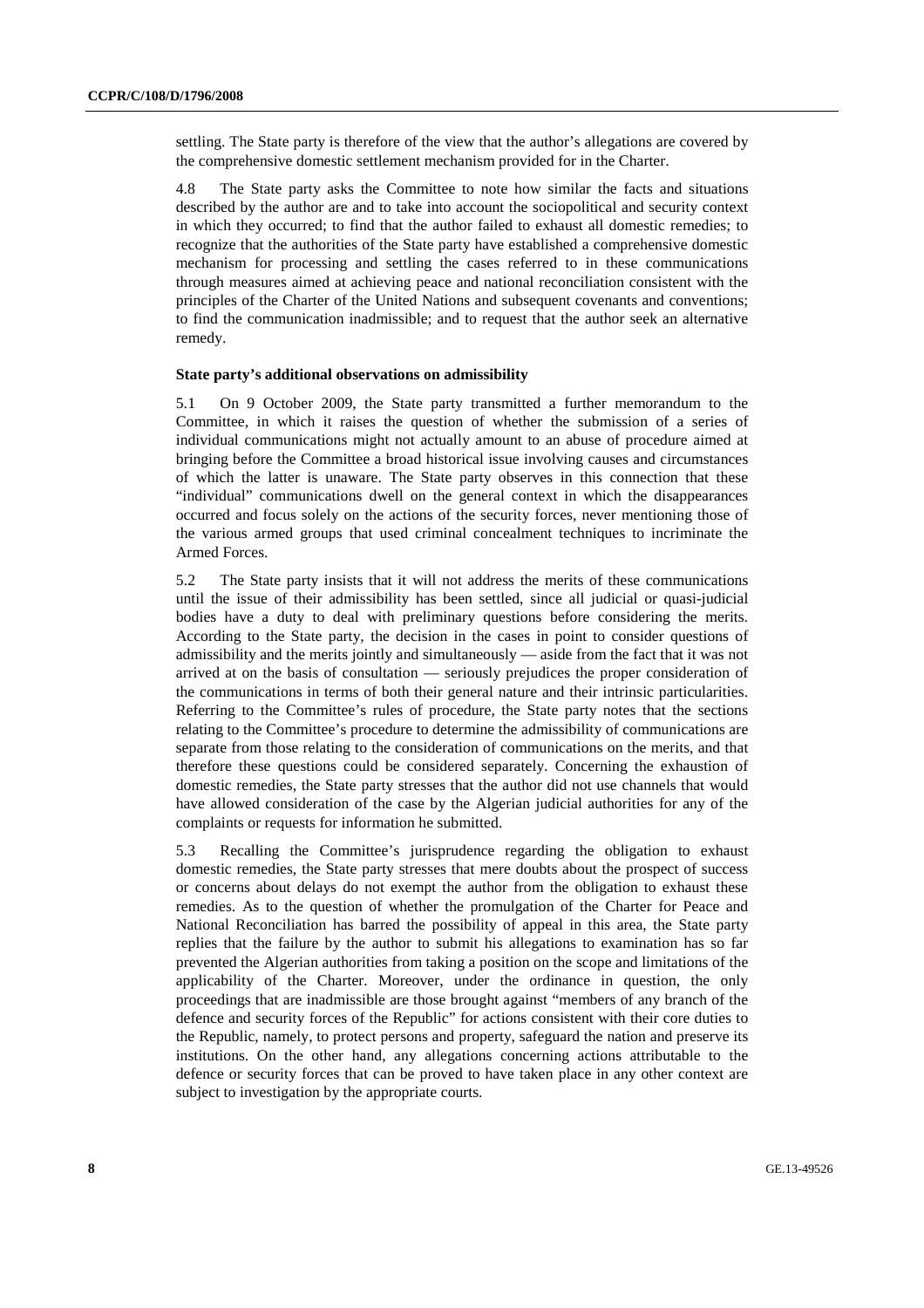5.4 In a note verbale of 6 October 2010, the State party reiterates, in extenso, its objections regarding admissibility, which it had already submitted on 3 March 2009 and 9 October 2009 (see paras. 4.1 and 5.1).

#### **Author's comments on the State party's submission**

6.1 On 30 September 2011, the author submitted comments on the State party's observations and provided additional arguments on the merits. He points out that the State party has recognized the competence of the Committee to consider individual communications. This competence is of a general nature, and its exercise by the Committee is not subject to the discretion of the State party. In particular, it is not for the State party to determine whether it is appropriate for the Committee to take up a specific case. That is for the Committee to decide when it considers the communication. Referring to article 27 of the Vienna Convention on the Law of Treaties, the author considers that the State party's adoption of domestic legislative and administrative measures to support the victims of the "national tragedy" cannot be invoked at the admissibility stage to prevent individuals subject to its jurisdiction from using the procedure provided for under the Optional Protocol. Even if such measures might have an impact on the settlement of a dispute, they must be studied with regard to the merits of the communication and not at the admissibility stage. In the present case, the legislative measures themselves amount to a violation of the rights enshrined in the Covenant, as the Committee has previously observed.<sup>3</sup>

6.2 The author recalls that the State party's establishment of the state of emergency on 9 February 1992 does not affect the right of persons to submit individual communications to the Committee. Article 4 of the Covenant allows for derogations only from certain provisions of the Covenant during states of emergency, but does not affect the exercise of rights under the Optional Protocol. According to the author, the State party's observations on the appropriateness of the communication do not constitute a valid ground for inadmissibility.

6.3 The author also refers to the State party's argument that the requirement to exhaust domestic remedies calls on the author to institute criminal proceedings by filing a complaint with the investigating judge, in accordance with articles 72 et seq. of the Code of Criminal Procedure. He refers to an individual communication concerning the State party, in which the Committee stated that "the State party has a duty not only to carry out thorough investigations of alleged violations of human rights, particularly enforced disappearances or violations of the right to life, but also to prosecute, try and punish anyone held to be responsible for such violations. To sue for damages for offences as serious as those alleged in the present case cannot be considered a substitute for the charges that should be brought by the public prosecutor."<sup>4</sup> The author therefore considers that, given the serious nature of the alleged offences, it was the responsibility of the competent authorities to take up the case. However, no action was taken, even though members of Benattia Zerrougui's family

<sup>3</sup> The author refers to the concluding observations of the Human Rights Committee on the third periodic report of Algeria, adopted on 1 November 2007 (CCPR/C/DZA/CO/3), paras. 7, 8 and 13. He also refers to communication No. 1588/2007, *Benaziza v. Algeria*, Views adopted on 26 July 2010, para. 9.2, and communication No. 1196/2003, *Boucherf v. Algeria*, Views adopted on 30 March 2006, para. 11. The author also refers to the concluding observations of the Committee against Torture on the third periodic report of Algeria, adopted on 13 May 2008 (CAT/C/DZA/CO/3), paras. 11, 13 and 17. Lastly, he cites general comment No. 29 (2001) on derogations from the Covenant during states of emergency, para. 1 (*Official Records of the General Assembly, Fifty-sixth Session, Supplement No. 40, Vol. I* (A/56/40 (Vol. I)), annex VI).

Communication No. 1588/2007, *Benaziza v. Algeria*, Views adopted on 26 July 2010, para. 8.3.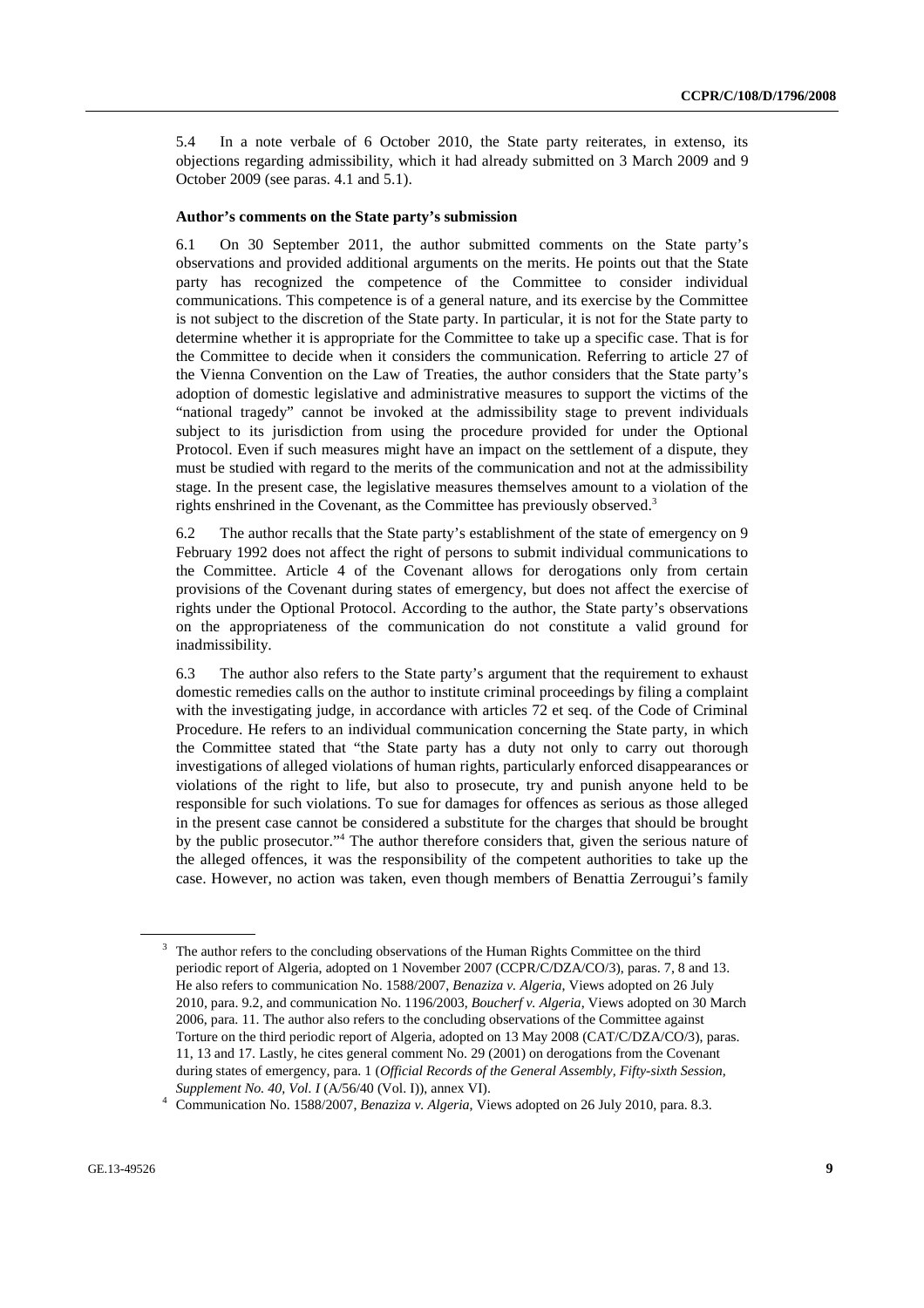had been trying from the date of his arrest by the Tiaret police on 1 June 1995 to make enquiries concerning his whereabouts, to no avail.

6.4 Between 1995 and 2000, the family never received any official information about Benattia Zerrougui's fate. All the information obtained was from unofficial sources. They thus found out that he had spent 19 days in custody at Tiaret police station before being detained incommunicado in the Tiaret military sector. Immediately after the arrest, his mother had gone to Tiaret police station, but was not able to elicit any information. She appealed to the public prosecutor of the tribunal of Tiaret and the chief prosecutor of the court of Tiaret. It was not until three years later, after many reminders from several members of the family, that the gendarmerie summoned the victim's mother to take her statement. At the same time, the victim's wife and mother sought help by writing to various authorities such as the Ombudsman, the Head of Government, the President of the Republic, the Minister of the Interior, the Minister of Justice and the National Human Rights Observatory, with no result. The author therefore cannot be accused of failing to exhaust all remedies on the ground that he did not sue for damages by filing a complaint with the investigating judge concerning such a grave human rights violation, which the State party should not have ignored.

6.5 As to the State party's argument that mere "subjective belief or presumption" does not exempt the author of a communication from the requirement to exhaust all domestic remedies, the author cites article 45 of Ordinance No. 06-01, whereby legal proceedings may not be brought against individuals or groups who are members of any branch of the defence or security forces. Any person making such a complaint or allegation is liable to a term of imprisonment of 3 to 5 years and a fine of between 250,000 and 500,000 dinars. The State party has therefore not convincingly demonstrated how suing for damages would have enabled the competent courts to receive and investigate complaints, as that would involve violating article 45 of the ordinance, or how the author of a complaint could have been guaranteed immunity from prosecution under article 46 of the ordinance. As treaty body jurisprudence confirms, a reading of these provisions leads to the conclusion that any complaint regarding the violations suffered by the author and his brother would be not only declared inadmissible, but also treated as a criminal offence. The author notes that the State party fails to provide an example of any case which, despite the existence of the abovementioned ordinance, has led to the effective prosecution of the perpetrators of human rights violations in a similar case. The author concludes that the remedies mentioned by the State party are futile.

6.6 With respect to the merits of the communication, the author notes that the State party has simply listed a number of scenarios according to which the victims of the "national tragedy" in general terms might have disappeared. Such general comments do not refute the allegations made in the present communication. In fact, similar comments have been put forward in a number of other cases, which shows the State party's continuing unwillingness to consider such cases individually.

6.7 With regard to the State party's argument that it is entitled to request that the admissibility of the communication be considered separately from the merits, the author refers to rule 97, paragraph 2, of the Committee's rules of procedure, which states that the working group or special rapporteur may, because of the exceptional nature of the case, request a written reply that relates only to the question of admissibility. Consequently, it is not for the author of the communication or the State party to take such decisions, which are the sole prerogative of the working group or special rapporteur. The author considers that the present case is no different from other cases of enforced disappearance and that admissibility should not be considered separately from the merits.

6.8 The author points out that the State party is required to submit "explanations or statements that shall relate both to the communication's admissibility and its merits". He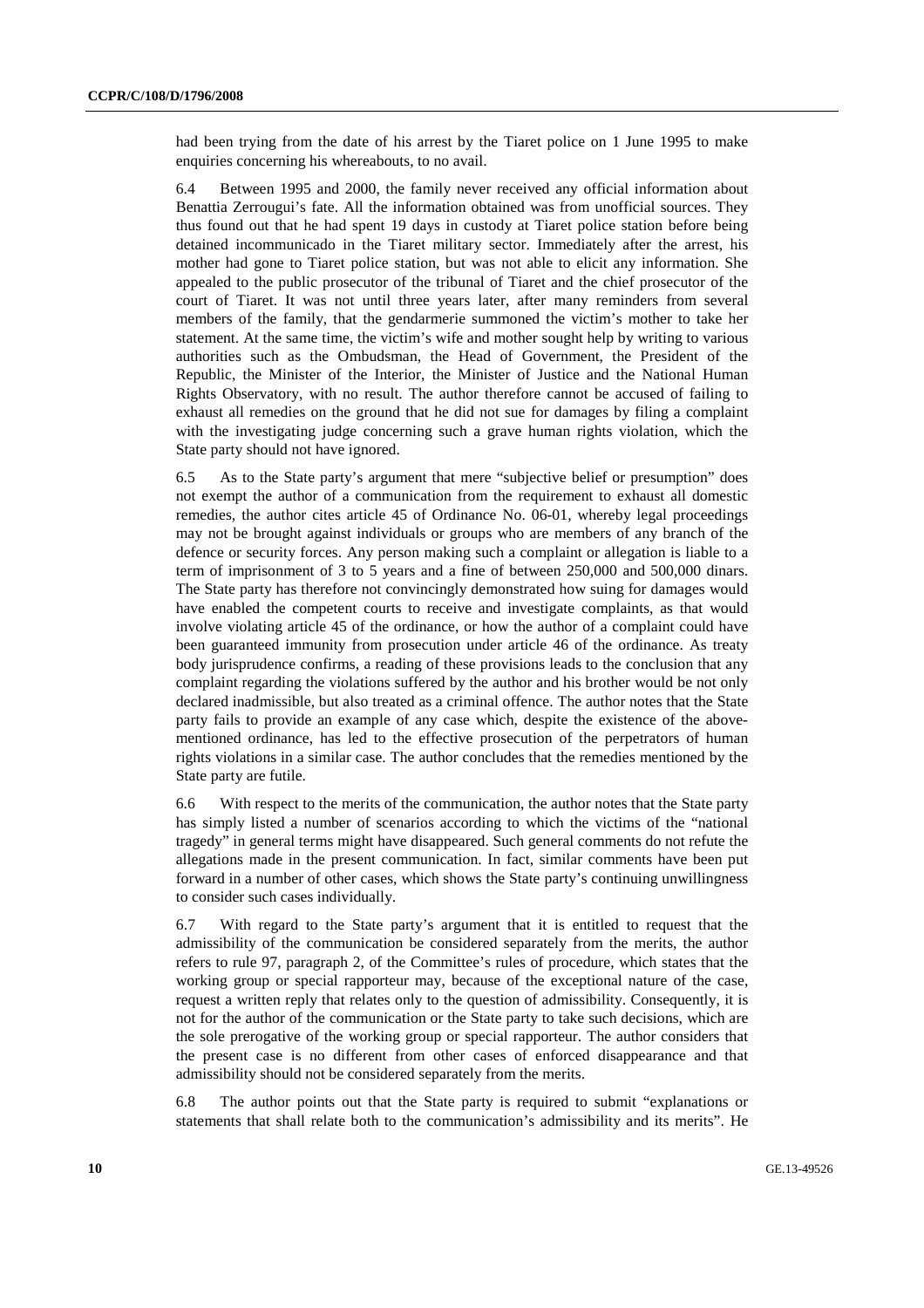also refers to the jurisprudence of the treaty bodies, which consider that, in the absence of statements on the merits by the State party, the Committee may decide on the basis of the information in the case file. The many reports on the actions of the security forces during the period in question and the many steps taken by the victim's family members corroborate the allegations made by the author in his communication. In view of the State party's involvement in the disappearance of his brother, the author is unable to provide additional information in support of his communication, as that information is entirely in the hands of the State party. The author also notes that the lack of any statements by the State party regarding the merits of the case is tantamount to an acknowledgement by the State party that violations were committed.

#### **Issues and proceedings before the Committee**

#### *Consideration of admissibility*

7.1 First of all, the Committee wishes to point out that the decision by the Special Rapporteur to examine the admissibility and the merits jointly (see paragraph 1.3 above) does not preclude their being considered separately by the Committee. The joint consideration of the admissibility and the merits does not mean they must be examined simultaneously. Consequently, before considering any claim contained in a communication, the Committee must decide, in accordance with rule 93 of its rules of procedure, whether the communication is admissible under the Optional Protocol.

7.2 Under article 5, paragraph 2 (a), of the Optional Protocol, the Committee must ascertain that the same matter is not being examined under another procedure of international investigation or settlement. The Committee notes that the disappearance of Benattia Zerrougui was reported to the Working Group on Enforced or Involuntary Disappearances. However, it recalls that extra-conventional procedures or mechanisms established by the Commission on Human Rights or the Human Rights Council to examine and report publicly on human rights situations in specific countries or territories or cases of widespread human rights violations in the world do not generally constitute an international procedure of investigation or settlement within the meaning of article 5, paragraph 2 (a), of the Optional Protocol.<sup>5</sup> Accordingly, the Committee considers that the examination of Benattia Zerrougui's case by the Working Group on Enforced or Involuntary Disappearances does not render it inadmissible under this provision.

7.3 The Committee notes that, in the State party's view, the author and his family have not exhausted domestic remedies, since they did not consider bringing up the matter with the investigating judge and suing for damages in criminal proceedings under articles 72 and 73 of the Code of Criminal Procedure. The Committee also notes that, according to the State party, the author wrote letters to political and administrative authorities and petitioned representatives of the prosecution service (chief prosecutors and public prosecutors), but has not, strictly speaking, initiated legal action and seen it through to its conclusion by availing himself of all available remedies of appeal and judicial review. The Committee notes the author's argument that his mother went to Tiaret police station to ask for news of the victim and also appealed to the public prosecutor of the tribunal of Tiaret and the chief prosecutor of the court of Tiaret, but that it was not until three years later, after numerous reminders from different members of the family, that the gendarmerie summoned the victim's mother to take her statement, with no result. It further notes that the victim's wife

<sup>5</sup> See, for example, communication No. 1779/2008, *Mezine v. Algeria*, Views adopted on 25 October 2012, para*.* 7.2; communication No. 1781/2008, *Berzig v. Algeria*, Views adopted on 31 October 2011, para. 7.2; and communication No. 540/1993, *Atachahua v. Peru*, Views adopted on 25 March 1996, para*.* 7.1.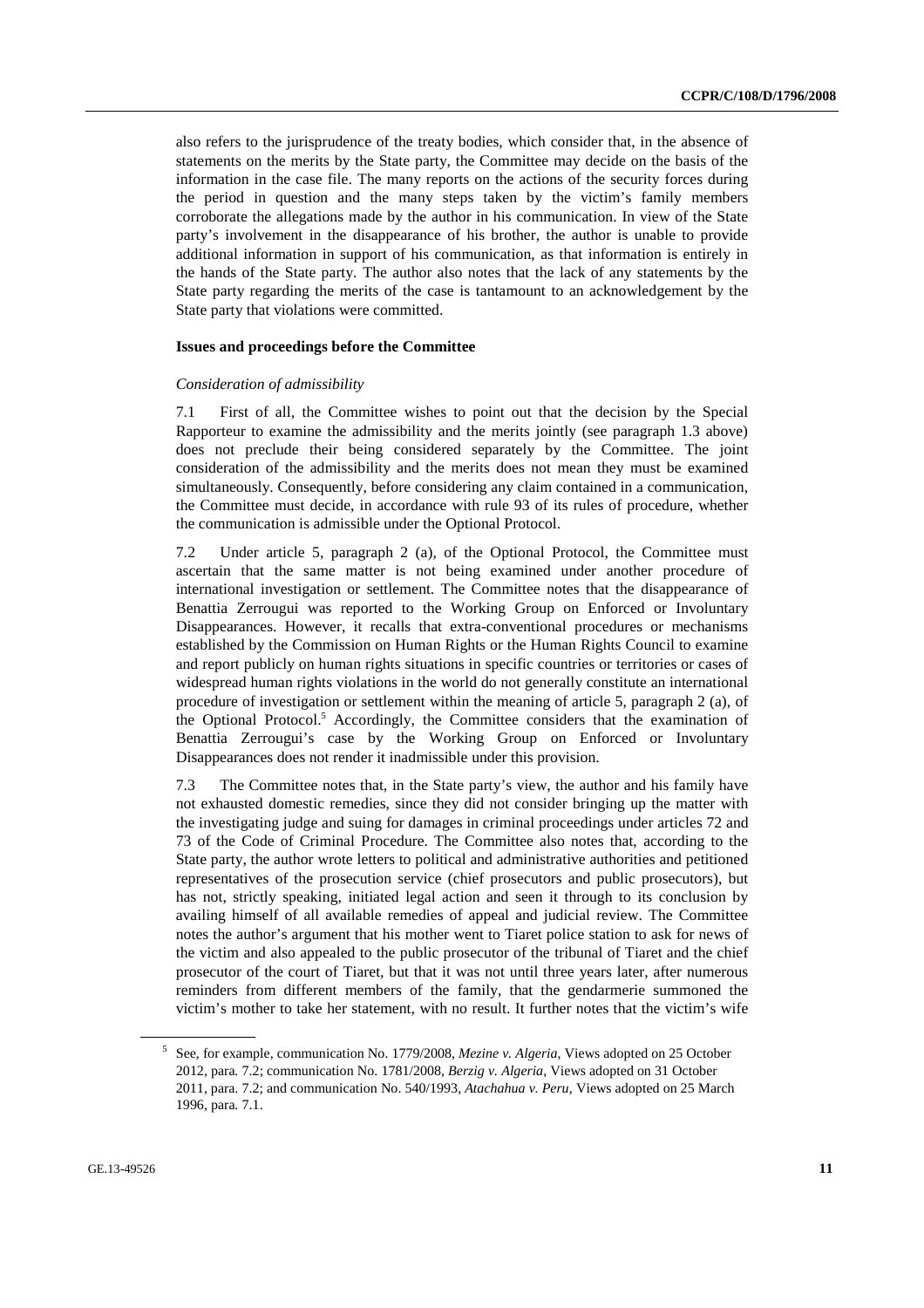and mother also wrote to various national authorities, including the Ombudsman, the Head of Government, the President of the Republic, the Minister of the Interior, the Minister of Justice and the National Human Rights Observatory; and his mother also retained a lawyer at the Supreme Court to file a complaint with the public prosecutor of the tribunal of Tiaret. The Committee also notes that no proceedings or investigations were initiated as the result of all these efforts and that the author, despite the administrative and judicial actions undertaken, has not been able to obtain any official information that could clarify the fate of his brother. Furthermore, the Committee takes note of the author's argument that Ordinance No. 06-01 prohibits, under penalty of criminal prosecution, the initiation of legal proceedings against any member of the defence or security forces and thereby frees victims of the obligation to exhaust domestic remedies.

7.4 The Committee recalls that the State party has a duty not only to carry out thorough investigations of alleged violations of human rights brought to the attention of its authorities, particularly enforced disappearances or violations of the right to life, but also to prosecute, try and punish anyone held to be responsible for such violations.<sup>6</sup> The family of Benattia Zerrougui has repeatedly contacted the competent authorities concerning his disappearance, but the State party has failed to conduct a thorough and effective investigation into the disappearance of the author's brother, despite the fact that serious allegations of enforced disappearance were involved. The State party has also failed to provide sufficient evidence that an effective remedy is available, since Ordinance No. 06- 01 of 27 February 2006 continues to be applicable despite the Committee's recommendations that it should be brought into line with the Covenant (CCPR/C/DZA/CO/3, paras. 7, 8 and 13). The Committee is of the view that suing for damages for offences as serious as those alleged in the present case cannot be considered a substitute for the charges that should be brought by the public prosecutor.<sup>7</sup> Moreover, given the vague wording of articles 45 and 46 of the ordinance and, in the absence of satisfactory information from the State party about their interpretation and actual enforcement, the author's fears regarding the effectiveness of filing a complaint are reasonable.

7.5 The Committee considers that, for the purposes of admissibility of a communication, the author must exhaust only the effective remedies for addressing the alleged violation, which in the present case consist of the effective remedies for addressing the enforced disappearance. In the light of all these considerations, the Committee concludes that article 5, paragraph 2 (b), of the Optional Protocol is not an obstacle to the admissibility of the present communication.

7.6 The Committee finds that the author has sufficiently substantiated his allegations insofar as they raise issues under article 6 (para. 1), article 7, article 9, article 10, article 16 and article 2 (para. 3) of the Covenant and therefore proceeds to consider the communication on the merits.

#### *Consideration of the merits*

8.1 The Committee has considered the present communication in the light of all the information made available to it by the parties, as required under article 5, paragraph 1, of the Optional Protocol.

8.2 The State party has provided general and collective comments on the serious allegations made by the authors of several communications, including the author of the present communication. The State party has been content to argue that communications

<sup>&</sup>lt;sup>6</sup> See, for example, communication No. 1791/2008, *Boudjemai v. Algeria*, Views adopted on 22 March 2013, para. 7.4. 7 See, for example, *Boudjemai v. Algeria*, para. 7.4.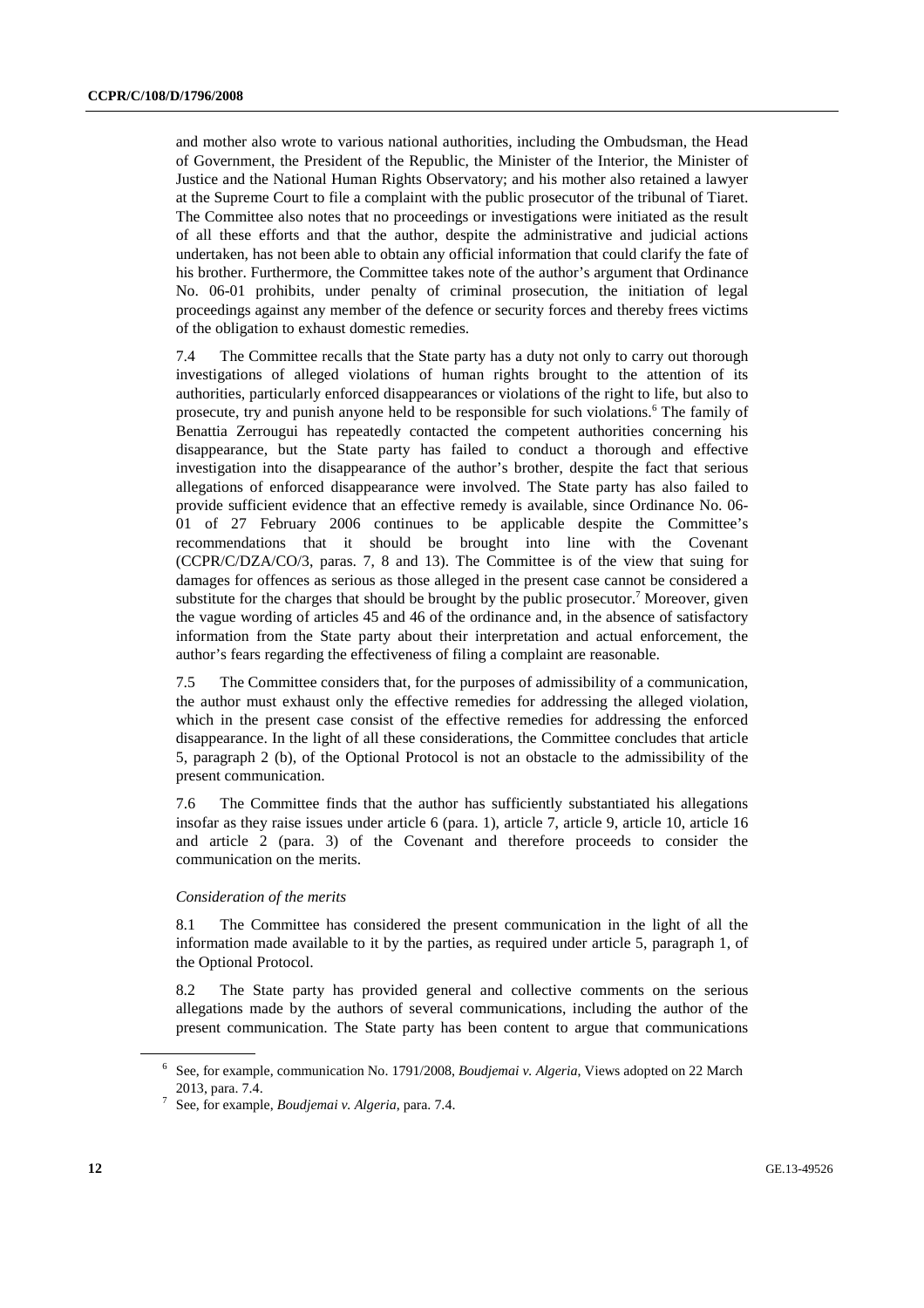incriminating public officials or persons acting on behalf of public authorities in cases of enforced disappearances from 1993 to 1998 should be considered within the broader context of the sociopolitical and security conditions that prevailed in the country during a period when the Government was struggling to combat terrorism. The Committee refers to its jurisprudence<sup>8</sup> and recalls that the State party may not invoke the provisions of the Charter for Peace and National Reconciliation against persons who invoke provisions of the Covenant or who have submitted or may submit communications to the Committee. The Covenant requires the State party to show concern for the fate of each individual and to treat each person with respect for the inherent dignity of the human person. Ordinance No. 06-01, without the amendments recommended by the Committee, appears to promote impunity and therefore cannot, as it currently stands, be considered compatible with the provisions of the Covenant.

8.3 The Committee notes that the State party has not replied to the author's allegations concerning the merits of the case, and recalls its jurisprudence<sup>9</sup> according to which the burden of proof should not rest solely on the author of a communication, especially given that the author and the State party do not always have the same degree of access to evidence and that often only the State party holds the necessary information. Article 4, paragraph 2, of the Optional Protocol indicates that the State party has the duty to investigate in good faith all allegations of violations of the Covenant made against it and its representatives and to provide the Committee with the information available to it. In the absence of explanations from the State party in this respect, due weight must be given to the author's allegations, provided they have been sufficiently substantiated.

8.4 The Committee notes that, according to the author, his brother, Benattia Zerrougui, was arrested on 1 June 1995 around midday by armed and hooded police officers wearing the uniform of the *wilaya* security services, who had set up a roadblock, and that the author was present during the arrest. The Committee also notes that, according to the author, the prolonged absence of his brother, as well as the circumstances surrounding his arrest, strongly suggest that he died in detention. The Committee notes that the State party has produced no evidence refuting such an allegation. The Committee recalls that, in cases of enforced disappearance, the deprivation of liberty, followed by a refusal to acknowledge the deprivation of liberty or by concealment of the fate of the disappeared person, removes the person from the protection of the law and places his or her life at serious and constant risk, for which the State is accountable. In the case at hand, the Committee notes that the State party has produced no evidence to indicate that it has fulfilled its obligation to protect Benattia Zerrougui's life. Therefore the Committee concludes that the State party has failed in its duty to protect Benattia Zerrougui's life, in violation of article 6, paragraph 1, of the Covenant.<sup>10</sup>

8.5 The Committee recognizes the degree of suffering involved in being held indefinitely without contact with the outside world. It recalls its general comment No. 20 (1992) on the prohibition of torture, or other cruel, inhuman or degrading treatment or punishment,<sup>11</sup> which recommends that States parties should make provision to ban incommunicado detention. It notes in the case at hand that Benattia Zerrougui was arrested by the police on 1 June 1995 and that his fate remains unknown to this day. In the absence of satisfactory explanations from the State party, the Committee considers that this

<sup>&</sup>lt;sup>8</sup> See, for example, *Boudjemai v. Algeria*, para. 8.2.<br><sup>9</sup> See, for example, *Boudignai v. Algeria*, para. 8.3.

<sup>&</sup>lt;sup>9</sup> See, for example, *Boudjemai v. Algeria*, para. 8.3.<br><sup>10</sup> See, for example, *Boudjemai v. Algeria*, para. 8.4.<br><sup>11</sup> Official Records of the General Assembly, Forty-seventh Session, Supplement No. 40 (A/47/40), annex VI, sect. A.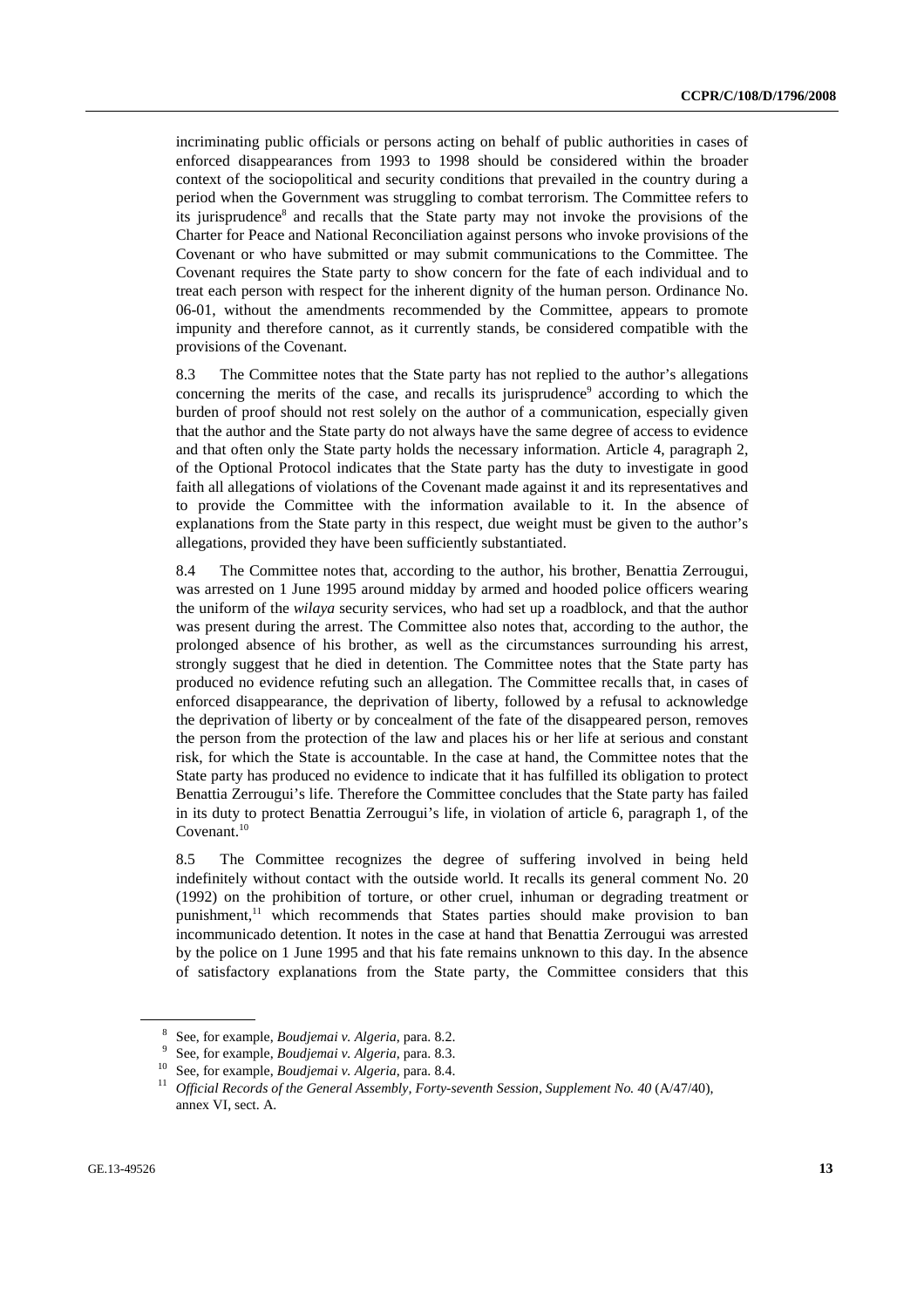disappearance constitutes a violation of article 7 of the Covenant with regard to Benattia Zerrougui.<sup>12</sup>

8.6 The Committee also takes note of the anguish and distress caused to the author by Benattia Zerrougui's disappearance. It considers that the facts before it reveal a violation of article 7 of the Covenant with regard to him.13

8.7 Regarding the complaint of a violation of article 9, the Committee takes note of the author's allegations that Benattia Zerrougui was arrested on 1 June 1995 by police officers wearing the uniform of the *wilaya* security services without a warrant and without being informed of the reasons for his arrest; that he was not informed of the criminal charges against him and was not brought before a judge or other judicial authority so that he could challenge the legality of his detention; and that no official information was given to the author or his family regarding Benattia Zerrougui's fate. In the absence of satisfactory explanations from the State party, the Committee finds a violation of article 9 with respect to Benattia Zerrougui.<sup>14</sup>

8.8 Regarding the complaint under article 10, paragraph 1, the Committee reiterates that persons deprived of their liberty may not be subjected to any hardship or constraint other than that resulting from the deprivation of liberty and that they must be treated with humanity and respect for their dignity. In view of Benattia Zerrougui's incommunicado detention and in the absence of information from the State party in that regard, the Committee finds a violation of article 10, paragraph 1, of the Covenant.<sup>15</sup>

8.9 With regard to the alleged violation of article 16, the Committee reiterates its established jurisprudence, according to which the intentional removal of a person from the protection of the law for a prolonged period of time may constitute a refusal to recognize that person as a person before the law if the victim was in the hands of the State authorities when last seen and if the efforts of his or her relatives to obtain access to potentially effective remedies, including judicial remedies (article 2, paragraph 3, of the Covenant), have been systematically impeded.<sup>16</sup> In the present case, the Committee notes that the State party has not provided information about the fate or whereabouts of the disappeared person despite the author's multiple requests to the State party. The Committee concludes that Benattia Zerrougui's enforced disappearance since 1 June 1995 denied him the protection of the law and deprived him of his right to recognition as a person before the law, in violation of article 16 of the Covenant.

8.10 The author invokes article 2, paragraph 3, of the Covenant, which imposes on States parties the obligation to ensure an effective remedy for all persons whose Covenant rights have been allegedly violated. The Committee attaches importance to the establishment by States parties of appropriate judicial and administrative mechanisms for addressing claims of rights violations. It refers to its general comment No. 31 (2004) on the nature of the general legal obligation imposed on States parties to the Covenant, $17$  which provides, inter alia, that a failure by a State party to investigate allegations of violations could, in and of itself, give rise to a separate breach of the Covenant. In the present case, the victim's family

<sup>&</sup>lt;sup>12</sup> See, for example, *Boudjemai v. Algeria*, para. 8.5.<br><sup>13</sup> See, for example, *Boudjemai v. Algeria*, para. 8.6.<br><sup>14</sup> See, for example, *Boudjemai v. Algeria*, para. 8.7.<br><sup>15</sup> See general comment No. 21 (1992) on the h para. 3 (*Official Records of the General Assembly, Forty-seventh Session, Supplement No. 40*

 $(A/47/40)$ , annex VI, sect. B), and, for example, *Boudjemai* v. Algeria, para. 8.8.<br><sup>16</sup> See, for example, *Boudjemai* v. Algeria, para. 8.9.<br><sup>17</sup> Official Records of the General Assembly, Fifty-ninth Session, Supplement (Vol. I)), annex III.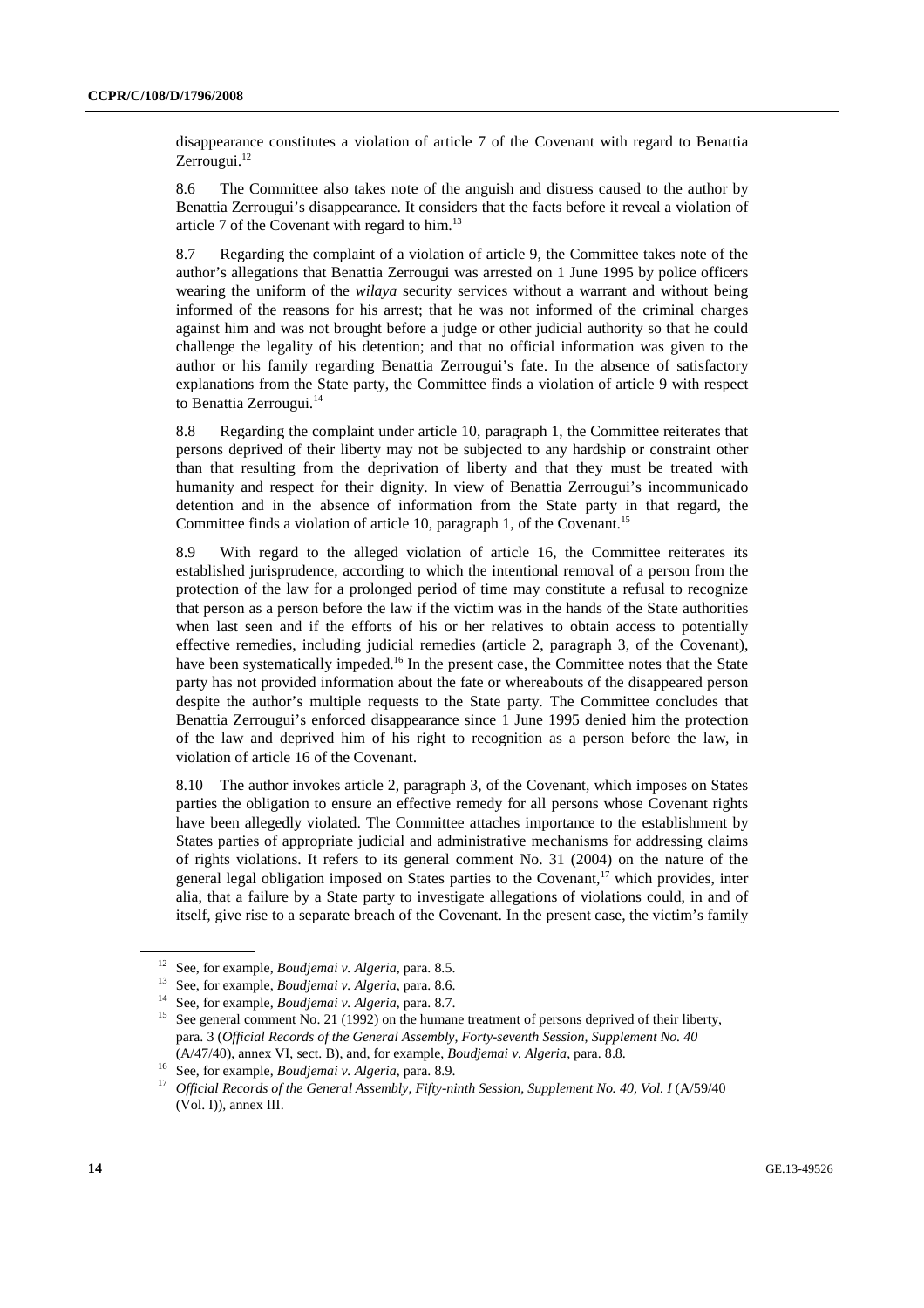contacted the competent authorities, including the public prosecutor at the tribunal of Tiaret and the chief prosecutor at the court of Tiaret, regarding Benattia Zerrougui's disappearance, but all the steps taken have proved futile, and the State party has failed to conduct a thorough and effective investigation into the disappearance of the author's brother. Furthermore, the absence of the legal right to take judicial proceedings since the promulgation of Ordinance No. 06-01 on the implementation of the Charter for Peace and National Reconciliation continues to deprive Benattia Zerrougui, the author and his family of any access to an effective remedy, since the Ordinance prohibits, on pain of imprisonment, the pursuit of legal remedies to shed light on the most serious crimes, such as enforced disappearances (CCPR/C/DZA/CO/3, para. 7). The Committee concludes that the facts before it reveal a violation of article 2 (para. 3) read in conjunction with article 6 (para. 1), article 7, article 9, article 10 and article 16 of the Covenant, with regard to Benattia Zerrougui and of article 2 (para. 3) read in conjunction with article 7 of the Covenant, with regard to the author.

9. The Human Rights Committee, acting under article 5 (para. 4), of the Optional Protocol to the International Covenant on Civil and Political Rights, is of the view that the information before it discloses violations by the State party of article 6 (para. 1), article 7, article 9, article 10 (para. 1), article 16 and article 2 (para. 3), read in conjunction with article 6 (para. 1), article 7, article 9, article 10 (para. 1) and article 16 of the Covenant with regard to Benattia Zerrougui. It also finds a violation of article 7 and of article 2 (para. 3) read in conjunction with article 7, with regard to the author.

10. In accordance with article 2, paragraph 3, of the Covenant, the State party is under an obligation to provide the author and his family with an effective remedy, including by: (a) conducting a thorough and effective investigation into the disappearance of Benattia Zerrougui; (b) providing the author and his family with detailed information about the results of its investigation; (c) releasing Benattia Zerrougui immediately if he is still being detained incommunicado; (d) in the event that Benattia Zerrougui is deceased, handing over his remains to his family; (e) prosecuting, trying and punishing those responsible for the violations committed; and (f) providing adequate compensation to the author for the violations suffered and to Benattia Zerrougui if he is still alive. Notwithstanding the terms of Ordinance No. 06-01, the State party should ensure that it does not impede enjoyment of the right to an effective remedy by victims of crimes such as torture, extrajudicial killings and enforced disappearances. The State party is also under an obligation to take steps to prevent similar violations in the future.

11. Bearing in mind that, by becoming a party to the Optional Protocol, the State party has recognized the competence of the Committee to determine whether or not there has been a violation of the Covenant and that, pursuant to article 2 of the Covenant, the State party has undertaken to ensure to all individuals within its territory or subject to its jurisdiction the rights recognized in the Covenant and to provide an effective and enforceable remedy when a violation has been established, the Committee wishes to receive from the State party, within 180 days, information about the measures taken to give effect to the Committee's Views. The State party is also requested to publish the present Views and to have them widely disseminated in the official languages of the State party.

[Adopted in English, French and Spanish, the French text being the original version. Subsequently to be issued also in Arabic, Chinese and Russian as part of the Committee's annual report to the General Assembly.]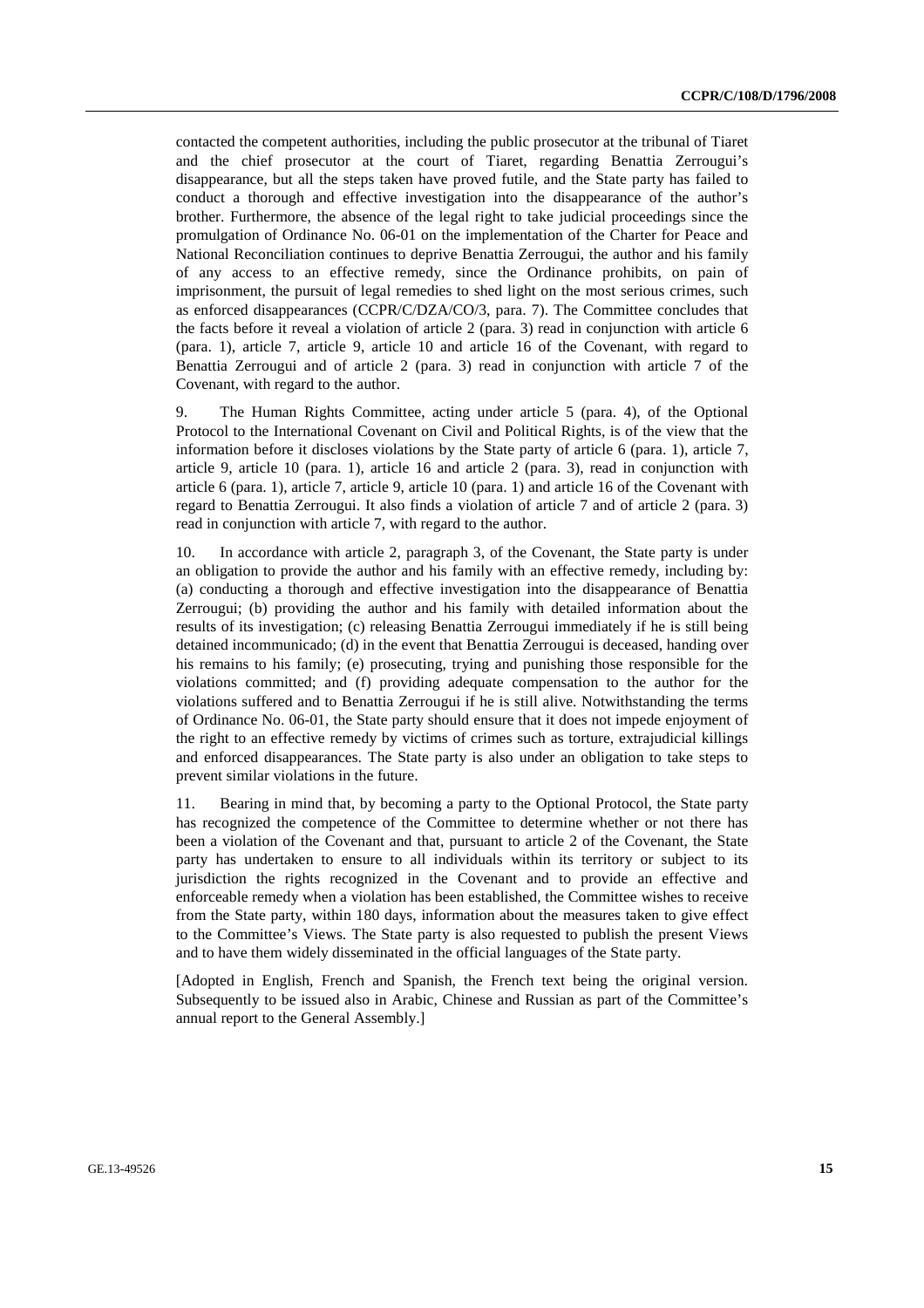## **Appendix**

## **Individual opinion of Mr. Fabián Omar Salvioli and Mr. Víctor Manuel Rodríguez-Rescia**

1. We concur with the decision in communication No. 1796/2008, in which the Human Rights Committee found a violation of the human rights established in article 6 (para. 1), article 7, article 9, article 10 (para. 1), article 16 and article 2 (para. 3), read in conjunction with article 6 (para. 1), article 7, article 9, article 10 (para. 1) and article 16 of the Covenant with respect to Benattia Zerrougui, and a violation of article 7 and of article 2 (para. 3), read in conjunction with article 7, with respect to the author.

2. However, we are concerned that the Committee's Views on the communication concerned do not recognize as an additional violation of the Covenant the existence of national legal provisions that are inherently inconsistent with the Covenant, namely, articles 45 and 46 of Ordinance No. 06-01.

3. We regret having to insist on a legal assessment that differs from that of the majority of the Committee with regard to the effects of the existence and application of articles 45 and 46 of Ordinance No. 06-01 of 27 February 2006 implementing the Charter for Peace and National Reconciliation, adopted by referendum on 29 September 2005, which prohibit any legal action before the courts against members of the Algerian defence and security services for the offences of torture, extrajudicial execution and enforced disappearance. Under the ordinance, anyone submitting such an allegation or complaint is liable to a penalty of 3 to 5 years' imprisonment and a fine of between 250,000 and 500,000 Algerian dinars.

4. The Committee did not expressly state, as we would have wished, that the content of article 45 of the ordinance is inconsistent with the relevant part of article 14 of the Covenant that relates to the right of access to justice enabling persons to assert their rights before the courts. The Committee should also have found a violation of article 2, paragraph 2, which lays down the obligation for States parties to adapt their national legislation to the standards set by the Covenant.

5. The majority of the Committee maintains the practice of not finding violations of rights that are not invoked by the authors of a communication, thereby failing to apply the legal principle of *iura novit curia*. In so doing, the Committee unjustifiably restricts its own competence in a way that is inappropriate for an international body that protects human rights.

6. It should be noted that this alleged practice is not only based on a misconception but is also applied inconsistently: the Human Rights Committee has itself on occasion applied the principle of *iura novit curia*, although it has not mentioned it explicitly in its Views. In recent years, there have been various examples of the Committee's correct application of the provisions of the Covenant on the basis of evidence, but departing from the legal arguments or the specific articles cited by the parties.<sup>a</sup>

<sup>&</sup>lt;sup>a</sup> Human Rights Committee, communication No. 1390/2005, *Koreba v. Belarus*, Views adopted on 25 October 2010; Human Rights Committee, communication No. 1225/2003, *Eshonov v. Uzbekistan*, Views adopted on 22 July 2010, para. 8.3; Human Rights Committee, communication No. 1206/2003, *R.M. and S.I. v. Uzbekistan*, Views adopted on 10 March 2010, paras. 6.3, 9.2, with a finding of no violation; Human Rights Committee, communication No. 1520/2006, *Mwamba v. Zambia*, Views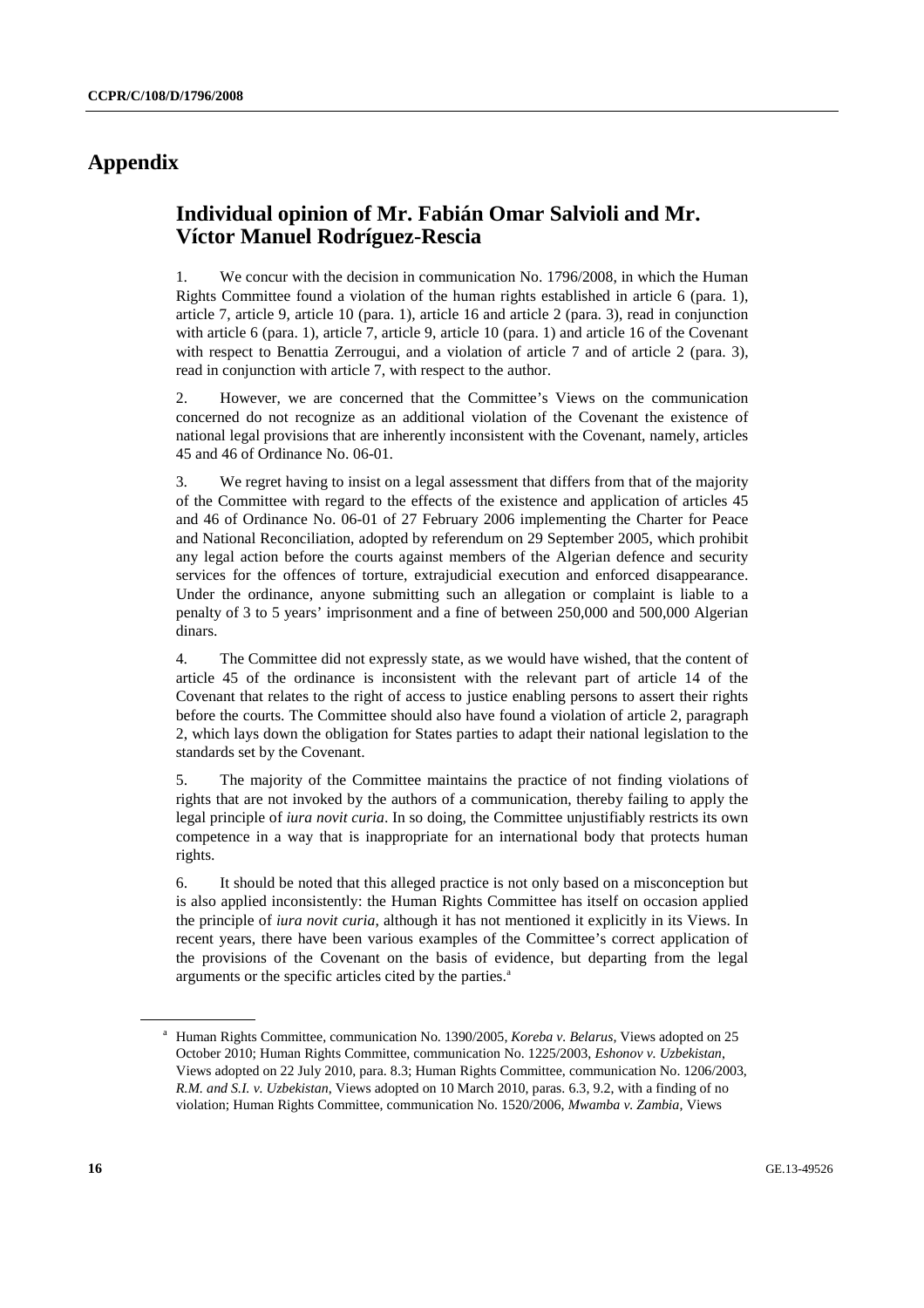7. The very existence of articles 45 and 46 of Ordinance No. 06-01, which make complainants of such offences liable to imprisonment and fines, is inconsistent with the International Covenant on Civil and Political Rights, because it establishes a framework of impunity that prevents the investigation, conviction and redress of cases of serious human rights violations, such as the enforced disappearance of Benattia Zerrougui (the author's brother), whose whereabouts are unknown to this day. The legal prohibition on filing a complaint and, therefore, investigating the facts of this case or other similar cases fosters impunity by infringing the right of access to justice, given that the ordinance criminalizes the exercise of the right of petition when a complaint is filed against facts such as those that gave rise to this case, involving an enforced disappearance.

8. The redress measures recommended by the Committee to prevent the recurrence of such acts in other similar cases are insufficient. In its Views, the Committee notes that "the State party should ensure that it does not impede enjoyment of the right to an effective remedy by victims of crimes such as torture, extrajudicial killings and enforced disappearances" (para. 10). We consider in fact that the Committee should have stated clearly and directly that the explicit prohibition under Ordinance No. 06-01 of legal action to initiate investigations of cases of torture, extrajudicial killings and enforced disappearances of persons constitutes a violation of the general obligation under article 2, paragraph 2, of the Covenant, according to which the State of Algeria must "take the necessary steps, in accordance with its constitutional processes and with the provisions of the […] Covenant, *to adopt such laws* or other measures as may be necessary *to give effect to the rights recognized in the present Covenant*" (emphasis added).

9. The provisions of articles 45 and 46 of Ordinance No. 06-01 foster impunity and prevent the victims of this type of serious offence, and their families, from exercising their right to an effective legal remedy, to know the truth, to assert their human right to justice and to petition and obtain full reparation. Even acknowledging the positive contribution of the remaining provisions of Ordinance No. 06-01 to achieving peace and national reconciliation in Algeria, this should not be at the expense of the fundamental human rights of the victims and their families who have suffered the consequences of serious offences, particularly when those families may be liable to penalties and sanctions that victimize them again for exercising their right to invoke a legal remedy, which is, moreover, one of the tools used to protect and guarantee human rights (such as the right to life or the prohibition of torture) that may not be suspended even in a state of emergency (Covenant, art. 4, para. 2).

10. The legal impossibility of initiating judicial proceedings since the promulgation of Ordinance No. 06-01 on the implementation of the Charter for Peace and National Reconciliation has deprived and continues to deprive Benattia Zerrougui, the author and his family, of any access to an effective remedy, since the ordinance prohibits, on pain of imprisonment, the pursuit of legal remedies to shed light on the most serious crimes, such as enforced disappearances.

11. The Committee should have stated explicitly that the State of Algeria, as a reparation measure aimed at ensuring that such acts do not recur, should comply with the

adopted on 10 March 2010; Human Rights Committee, communication No. 1320/2004, *Pimentel et al. v. the Philippine*s, Views adopted on 19 March 2007, paras. 3, 8.3; Human Rights Committee, communication No. 1177/2003, *Ilombe and Shandwe v. Democratic Republic of the Congo*, Views adopted on 17 March 2006, paras. 5.5, 6.5, 9; Human Rights Committee, communication No. 973/2001, *Khalilova v. Tajikistan*, Views adopted on 30 March 2005, para. 3.7; and Human Rights Committee, communication No. 1044/2002, *Shukurova v. Tajikistan*, Views adopted on 17 March 2006, para. 3.